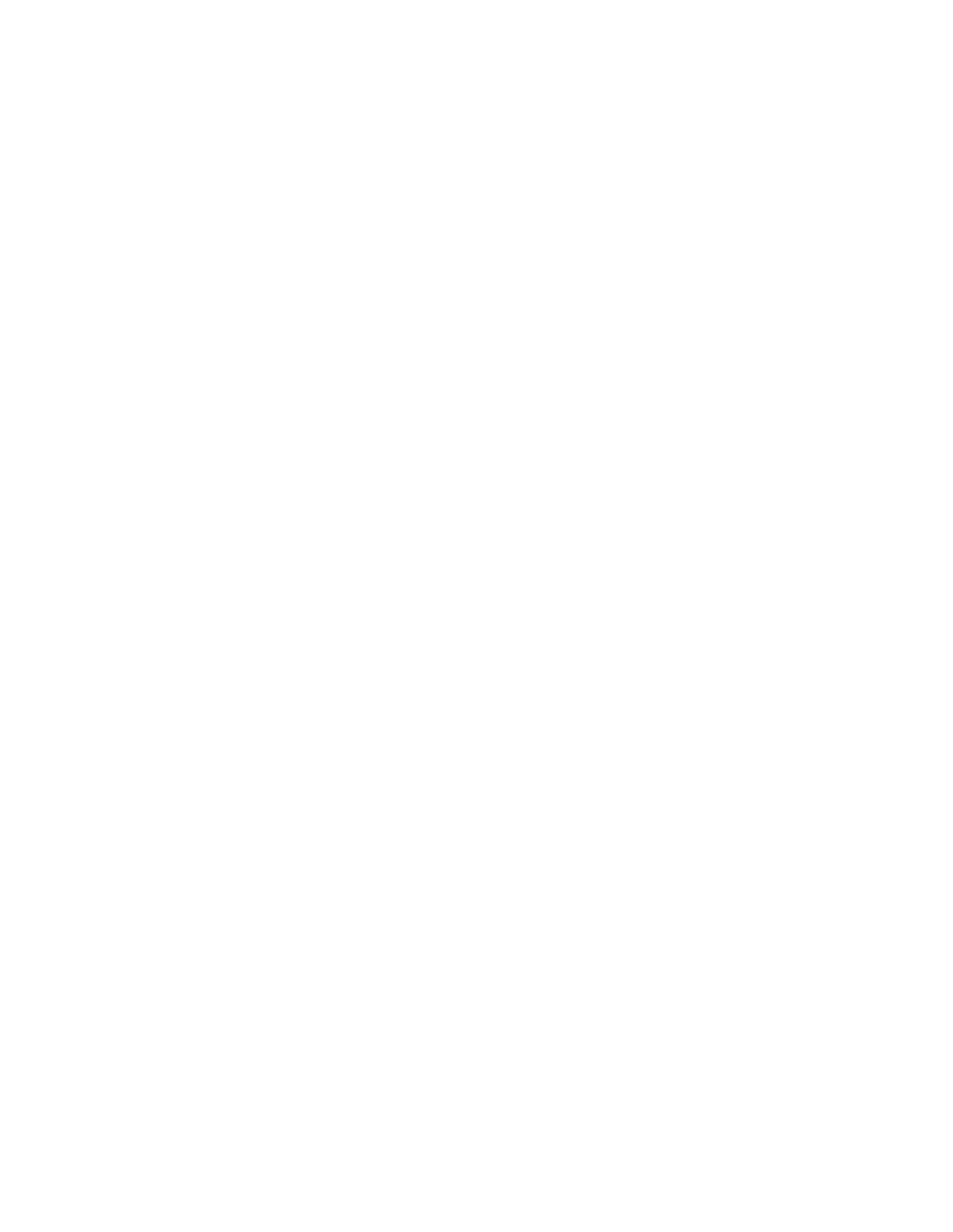# An Index of Industrial Country Trade Policy toward Developing Countries

William R. Cline $<sup>1</sup>$ </sup>

Senior Fellow, Center for Global Development and Institute for International Economic[s\\*](#page-2-1) 

Center for Global Development Working Paper No. 14

October 2002

 $\overline{\phantom{0}}$ 

<span id="page-2-0"></span> $1$  The author thanks Robert C. Johnson for excellent research assistance, including especially extensive research on data sources. For comments on an earlier draft he also thanks Philip Levy, Richard Newfarmer, and other participants in the Center for Global Development study group on ranking industrial country policies toward developing countries.

<span id="page-2-1"></span>wcline@cgdev.org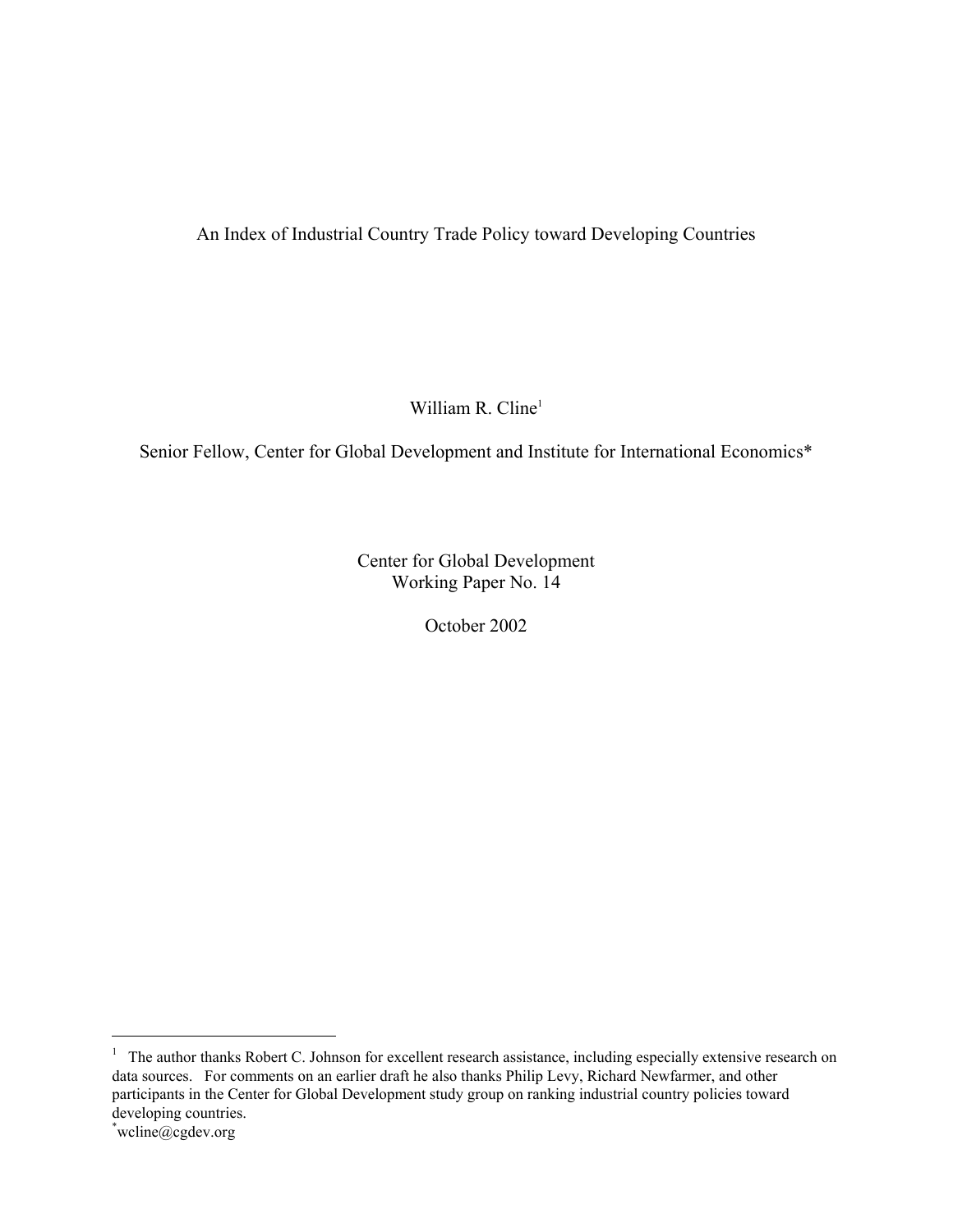#### **Introduction**

 The opportunity to expand exports is a key determinant of the prospects for economic growth in developing countries. Exports provide often-scarce foreign exchange, scope for economies of scale, and stimulus to productivity growth as developing countries seek to compete in international markets. The industrial countries have long recognized that trade matters, along with aid, in providing an environment in which developing countries can advance. They have even adopted special regimes (Generalized System of Preferences, GSP) granting special opportunities to developing countries.

 The industrial countries have also maintained important trade barriers reflecting their domestic political constituencies, however. In manufactures, these have tended to fall most heavily on the goods naturally associated with developing countries' comparative advantage in unskilled-labor-intensive products (apparel, footwear, leather goods). In agriculture, the barriers designed to protect rural interests (often politically overrepresented) have tended to thwart the development of the other important area of natural comparative advantage of many developing countries: agricultural products relatively intensive in land and unskilled labor. Protection has affected both temperate (rice, grains, beef, dairy) and some tropical goods (sugar, orange juice). In both manufactures and agriculture, moreover, the legacy of past rounds of multilateral trade negotiations has tended to leave protection against goods important to developing countries higher than that against goods from industrial countries, in part because the developing countries in the past have tended to be free-riders under the principle of differential treatment and as a consequence have not been as active as industrial countries in putting their own protection on the negotiating table to secure reciprocal liberalization.

 The index of trade policy developed in this study is designed to synthesize the state of developing country access to import markets in each of the major industrial country areas. The first section presents the theoretical considerations involved in constructing the index, and weighs the pros and cons of various approaches to measuring protection. The second section presents estimates of protection against imports from developing countries for Australia, Canada, the European Union, Japan, New Zealand, Norway, Switzerland, and the United States. These estimates are calculated for three broad product categories: textiles and apparel; other manufactures; and agricultural goods. The analysis then combines the sectoral estimates into an Aggregate Measure of Protection (AMP) for each importing country. It also reports measures of revealed openness, and incorporates them along with the AMPs to obtain a composite ranking of industrial countries by degree of market access. The study then considers the additional information gained by disaggregating protection among EU member countries (in light of variation in agricultural subsidies), reviews two other recent studies similarly ranking protection and compares them to the present study, and recapitulates the principal findings.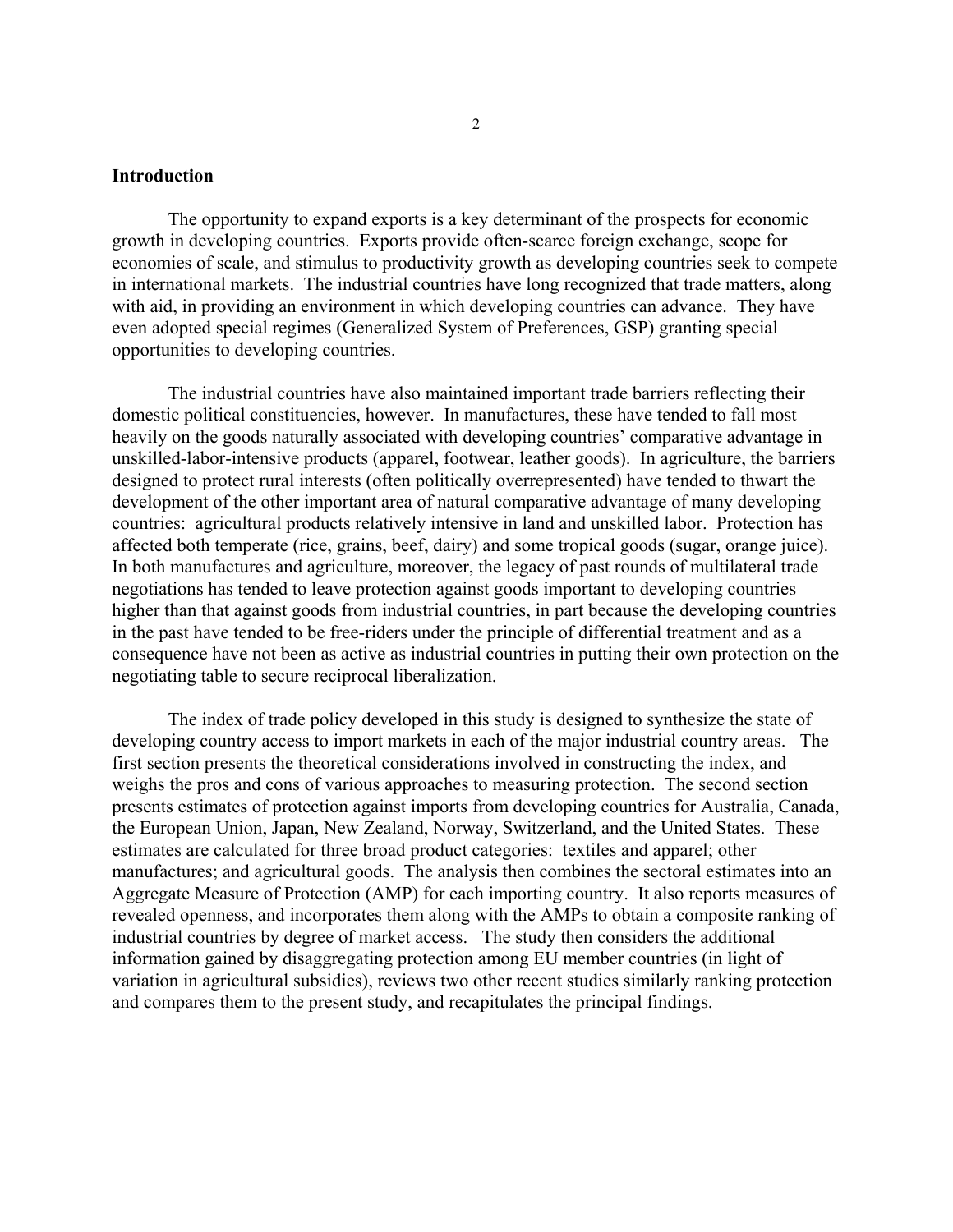#### **I. Measuring Barriers to Trade**

#### *Protection*

Conceptually the appropriate measure of protection is an aggregate weighted tariffequivalent of tariff and non-tariff barriers. Empirical measurement thus involves two challenges: obtaining tariff-equivalents for non-tariff restrictions, and applying the correct weights to individual tariffs and tariff-equivalents in arriving at the aggregate measure.

With respect to weighting, the classic choice is between weighting by import values and using simple unweighted averages. Both alternatives introduce potential biases. Importweighting suffers from the endogenous relationship of import values to protection levels, as high protection suppresses imports. There is a resulting downward bias in import-weighted protection. Unweighted averages suffer instead from randomness associated with the arbitrary value coverage of different individual tariff line categories. A third alternative is to weight by consumption or international production. However, this approach is usually impractical because available data typically refer to much broader sectoral consumption and production categories than the tariff line items, of which there are about 10,000 in the Harmonized Tariff System (HTS).

A practical and theoretically appealing alternative is to use "adjusted import weighting." This approach would apply weights reflecting some counterfactual magnitude of imports. Weighting by existing import values is analogous to a Laspeyres price index which uses initial period weights. One could weight by hypothetical import values under free trade, which would be analogous to a Paasche price index using terminal period weights. This study adopts the principle of weighting by the average of the actual and free-trade import value shares, which is analogous to the Fisher "ideal" price index.<sup>[2](#page-4-0)</sup> This in turn requires an implicit estimate of the free-trade magnitude of imports. As developed in Annex I, the estimates of this study choose for simplicity and transparency a uniform price elasticity of import demand of unity (and infinitely elastic export supply), which yields the following system of tariff weights: $3$ 

$$
1)t^* = \sum_i \phi_i t_i
$$

i<br>I

where  $t^*$  is the weighted average tariff,  $t_i$  is the tariff rate in category *i*, and the weight  $\varphi_i$  is calculated as:

<span id="page-4-0"></span><sup>&</sup>lt;sup>2</sup> Although for simplicity the average here is arithmetic rather than geometric as in Fisher Ideal index.

<span id="page-4-1"></span><sup>&</sup>lt;sup>3</sup> Annex II shows further that whereas weighting by some nonlinear function of the tariff could be appropriate if the focus of the analysis were welfare impact on the importing country, use of the tariff itself generates a close approximation when the focus is instead on the benefits for exporters, as in producers' surplus of the developing country exporters.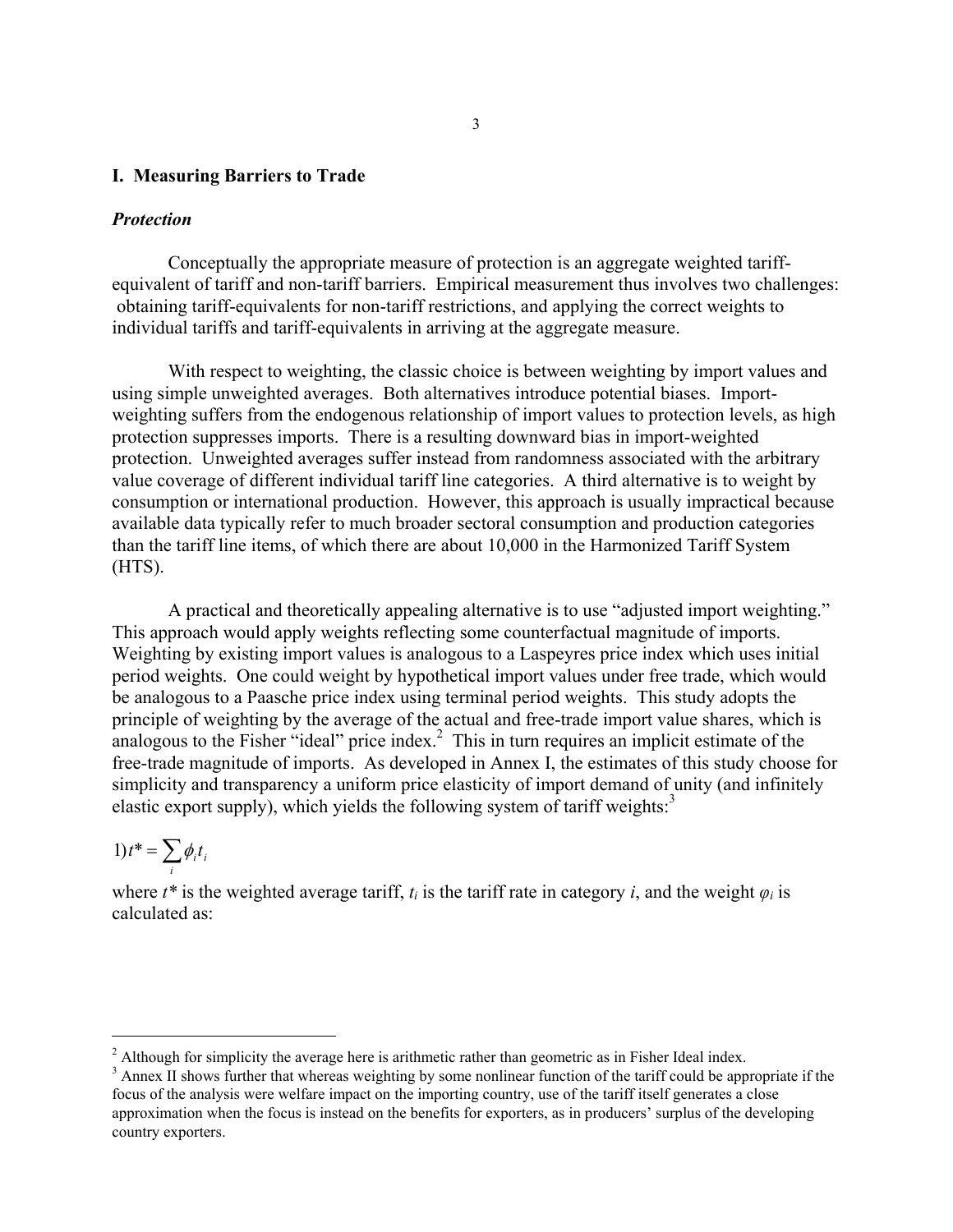$$
2)\phi_i = \frac{M_i(\frac{1+1.5t_i}{1+t_i})}{\sum_i M_i(\frac{1+1.5t_i}{1+t_i})}
$$

where  $M_i$  is the value of imports in category *i*.

In further support of the use of adjusted import value weighting rather than simple unweighted averaging, Annex I shows that for a random sample of US tariffs, there is extreme variability in the value of imports covered (ranging from about \$5 billion in a single auto-part category to about \$20,000 in a minor chemical category). This means simple unweighted averages will be at the mercy of random chance and could generate a high average tariff derived from very high tariffs in a few trivial categories. At the same time, there is no apparent negative correlation between the magnitude of imports and the level of the tariff, suggesting that usual concerns about import endogeneity may be exaggerated. Indeed, it can be argued that in key high-tariff sectors such as textiles and apparel, high tariffs are a political response to high imports, so there is a possible positive rather than negative correlation between tariffs and import levels. If so, the risk of understating the tariff level may be greater using simple averages than using import-weighted averages.

The second principal empirical challenge, incorporating non-tariff protection, arises primarily in the key product sectors of agriculture and textiles and apparel, where such restrictions as quotas and tariff-rate quotas are especially important. The measure of protection developed below incorporates their protective effect into a total tariff-equivalent, τ. The overall protection level of an industrial country against developing countries is thus calculated as:

$$
3) P = \phi_M t *_{_M} + \phi_T \tau *_{_T} + \phi_A \tau *_{_A}
$$

i<br>I

where subscripts *M, T,* and *A* refer to non-textile manufactures, textiles and apparel, and agriculture, respectively. The weights are again adjusted import weights (equation 2).<sup>[4](#page-5-0)</sup>

Another potentially important complication is that preferential arrangements (including GSP; Lomé-Cotonou for the EU; CBI, ATPA, and AGOA for the United States) provide zeroduty or reduce-tariff treatment for many developing countries in many products. This may be thought of as causing different levels of protection against different developing countries even by a single industrial country (as emphasized by Bouet *et al,* 2001, who take this approach in calculating average protection for major industrial countries). However, because of country and product restrictions on preferences under the GSP and other similar regimes, and because much

<span id="page-5-0"></span><sup>&</sup>lt;sup>4</sup> A reasonable question is whether double-counting of the import value adjustment occurs when the adjusted-import weight is used once at the within-sector level (e.g. for individual items in sector "*M*") and again when aggregating the three broad sectors. The answer is no. Experimentation with numerical values shows an infinitesimal upward bias from this source, whereas the alternative of using unadjusted import weights at the aggregate sector level gives a significant downward bias of aggregate protection in comparison with complete estimation at the detailed level.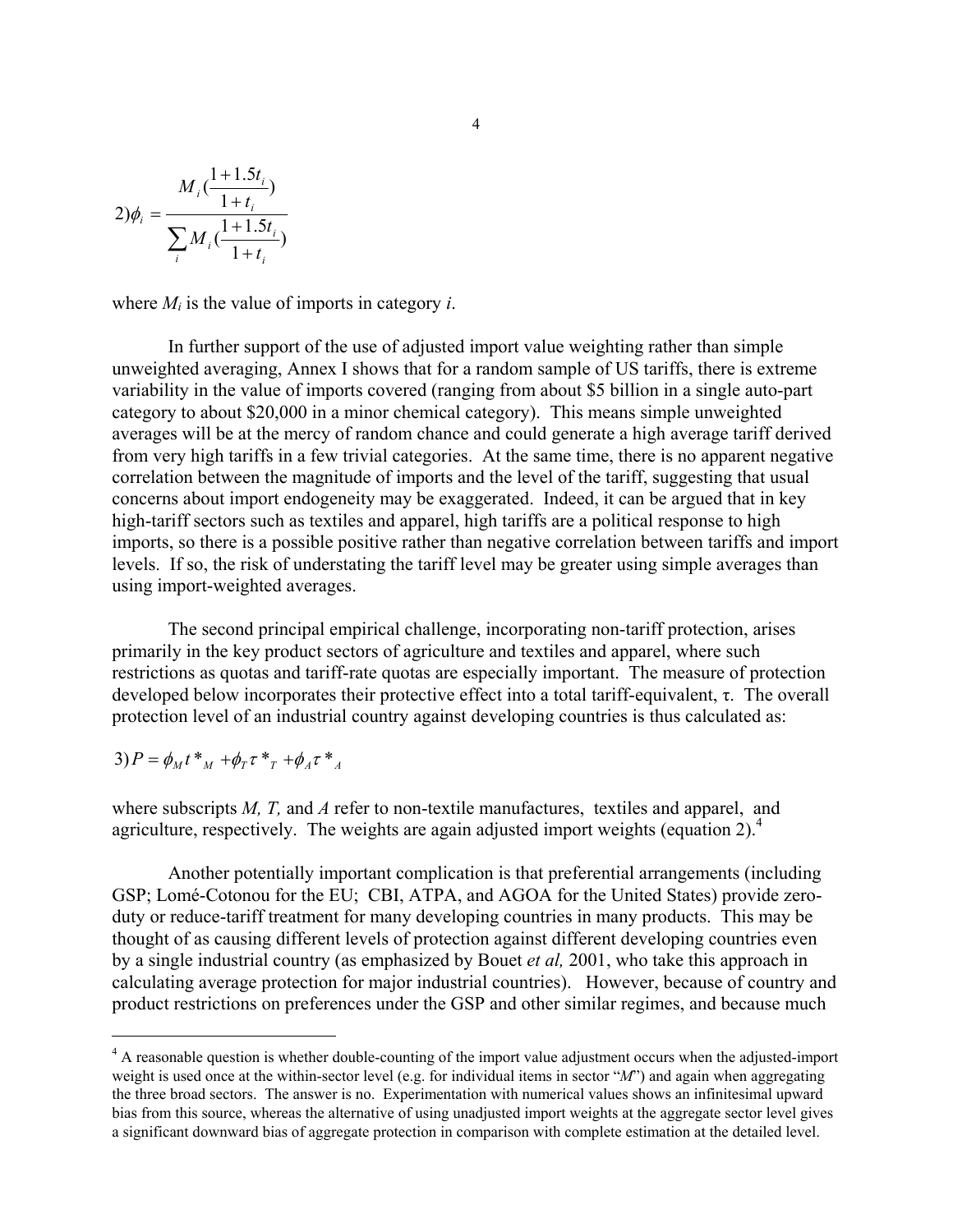of trade enters duty free under MFN treatment, the revenue foregone has been extremely small. Thus, in 1997 the GSP tariff revenue foregone amounted to only \$1.6 billion for the European Union, \$240 million for the United States, and \$350 million for Japan (UNCTAD, 1999). This amounted to only 0.6 percent of total imports from GSP countries for the EU, 0.24 percent for the United States, and 0.2 percent for Japan. These magnitudes are sufficiently small that they can be ignored in arriving at aggregate protection levels against developing countries as a group.

 The Aggregate Measure of Protection represented by equation 3) above is the preferred gauge of industrial country trade policy. This concept is essentially an aggregate tariffequivalent of tariff and non-tariff barriers. It is reasonable to ask, however, whether this measure is more appropriate than some nonlinear function of the aggregate tariff-equivalent, such as the square. Annex II demonstrates that whereas the square of the tariff is a more appropriate measure of the usual static welfare costs of protection form the standpoint of consumers in the importing country, for purposes of examining effects on developing country exports the level of the tariff-equivalent itself should provide a more meaningful measure.

 Finally, it should be emphasized that the estimates below do not incorporate "contingent protection" such as anti-dumping penalties and countervailing duties against foreign export subsidies. Although these can be important, in the absence of any generally accepted method for their quantification there is no attempt to include them here.<sup>5</sup>

#### *Revealed openness*

i<br>I

Because of difficulties in estimating protection, especially for the tariff-equivalent of non-tariff barriers, and because it is widely believed that in at least one key industrial country (Japan) there are various "tacit" barriers that have the effect of restraining imports even where formal protection is absent, it is also important to consider the "revealed" openness of markets. This is best done by examining the level of actual imports from developing countries against some economic benchmark. The usual benchmark is GDP.

 A well-known international pattern is that smaller economies tend to have a higher ratio of imports to GDP. For the eight economies examined here, this pattern is confirmed for total imports.<sup>[6](#page-6-1)</sup> One approach, then, would be to normalize the openness test for size of the economy.

 It turns out, however, that there is no clear relationship of the import/GDP ratio to size of the economy for imports from developing countries.<sup>7</sup> This may reflect the fact that whereas countries such as Sweden and Switzerland import heavily from the EU to obtain the full complement of differentiated manufactured products ("intra-industry trade"), as a consequence

<span id="page-6-0"></span><sup>&</sup>lt;sup>5</sup> Simple "counts" of anti-dumping and countervailing initiatives are sometimes cited; "coverage" ratios can also be calculated (the fraction of imports in categories in which these restraints are present). Neither approach takes account of the intensity of the restraint, however, or of the degree to which the restraint exceeds that which might appropriately be warranted by true dumping and subsidization. 6

<span id="page-6-1"></span> $6$  A regression of total imports (CIF) as a percentage of GDP on the logarithm of GDP (billions of dollars) for 2000 yields:  $z1 = 46.4$  (5.7) -3.734 ln GDP (-3.0); adj.  $R^2 = 0.48$ ; t-statistics in parentheses.

<span id="page-6-2"></span>For these imports, the corresponding regression is:  $z^2 = 5.15 (2.9) +0.086 \ln \text{GDP}(0.32)$ ; adj.  $R^2 = 0.013$ .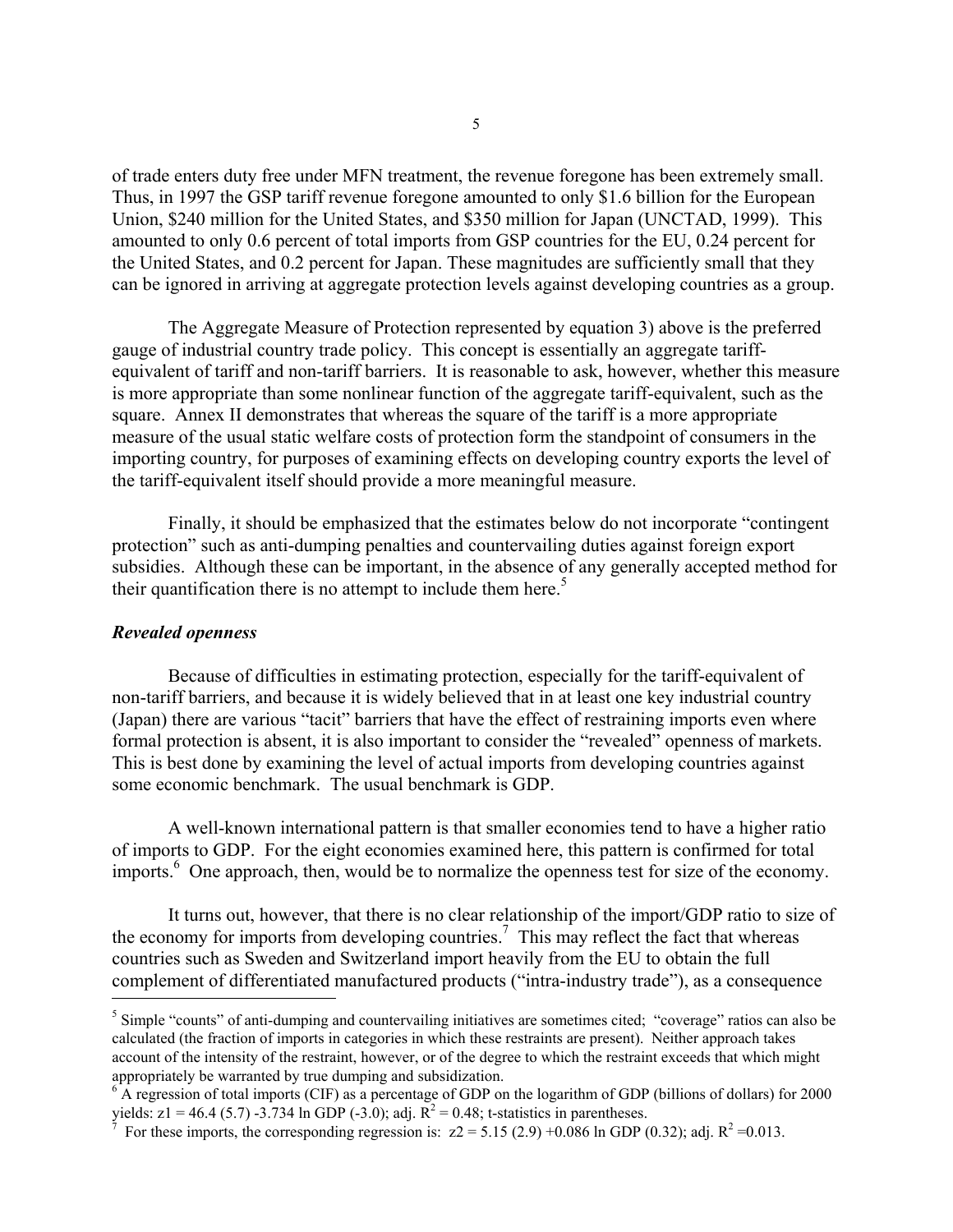of small domestic markets, the same economies do not differ as much from the large industrial economies (US, EU) with respect to needs for imports of labor-intensive and resource-based goods ("interindustry" or "Heckscher-Ohlin" trade). In any event, the absence of an international trendline relating import/GDP ratios to GDP size for imports from developing countries means there is no basis for normalizing the raw import ratios in gauging openness to imports from these countries. $8<sup>8</sup>$  $8<sup>8</sup>$ 

 Imports of manufactures from developing countries, relative to GDP, provide a second measure of revealed openness. The rationale for a separate focus on manufactured goods is that all industrial countries have manufacturing sectors from which protectionist pressures can arise, whereas several do not have significant domestic supplies of oil and some other natural resources, and relatively high imports of these raw materials can overstate the openness of trade policy. A third measure of revealed openness is the ratio of imports from "at risk" developing countries – Highly Indebted Poor Countries (HIPC), Least Developed Countries (LDCs), and Sub-Saharan Africa – to GDP. The rationale for this separate measure is some broad notion of greater urgency of ensuring export opportunities for these countries.

### **Estimation**

i<br>I

*Tariffs on manufactured goods --* Finger and Schuknecht (1999) report that the post-Uruguay Round average MFN tariff of industrial countries on imports of manufactures from developing countries stands at 3 percent. This is about twice as high as the average for imports from industrial countries. A first step in arriving at an index for industrial country protection is to obtain this average separately for each developed country market.

The WTO (2002, p. 17) has compiled estimates of post-Uruguay Round tariffs.<sup>[9](#page-7-1)</sup> For imports from *all sources*, the simple (unweighted) average ("bound") tariff on industrial goods (excluding petroleum) stands at 3.9 percent for the United States, 4.1 percent for the European Union, 3.5 percent for Japan, 5.2 percent for Canada, 3.4 percent for Norway, 1.8 percent for Switzerland, 14.2 percent for Australia, and 12.7 percent for New Zealand.

 These tariff estimates are simple, unweighted averages. It would be preferable to obtain the corresponding "adjusted import weighted" averages applying equations 1) and 2) above, but this remains a task for future research. Similarly, in the absence of special compilation, there are no corresponding averages yet available for imports from developing countries. It is to be expected, however, that these averages would be higher. As an approximation, it is possible to use average tariffs by major trading partner country reported by Gelhar et al (1997, p. 91) to obtain an idea of the ratio of the average tariff on goods from developing countries to that on

<span id="page-7-0"></span><sup>&</sup>lt;sup>8</sup> Although it would be possible to construct a model of international trade patterns for use as the benchmark in normalizing in the openness tests, such an approach would run counter to the intent of keeping the index as simple and transparent as possible, and would also raise questions about the particular model chosen.

<span id="page-7-1"></span> $^9$  Phase-in for the new tariffs was to be completed over 5 years beginning in 1995 for industrial goods, and over 6 years for agricultural goods (WTO, 2002, p. 1).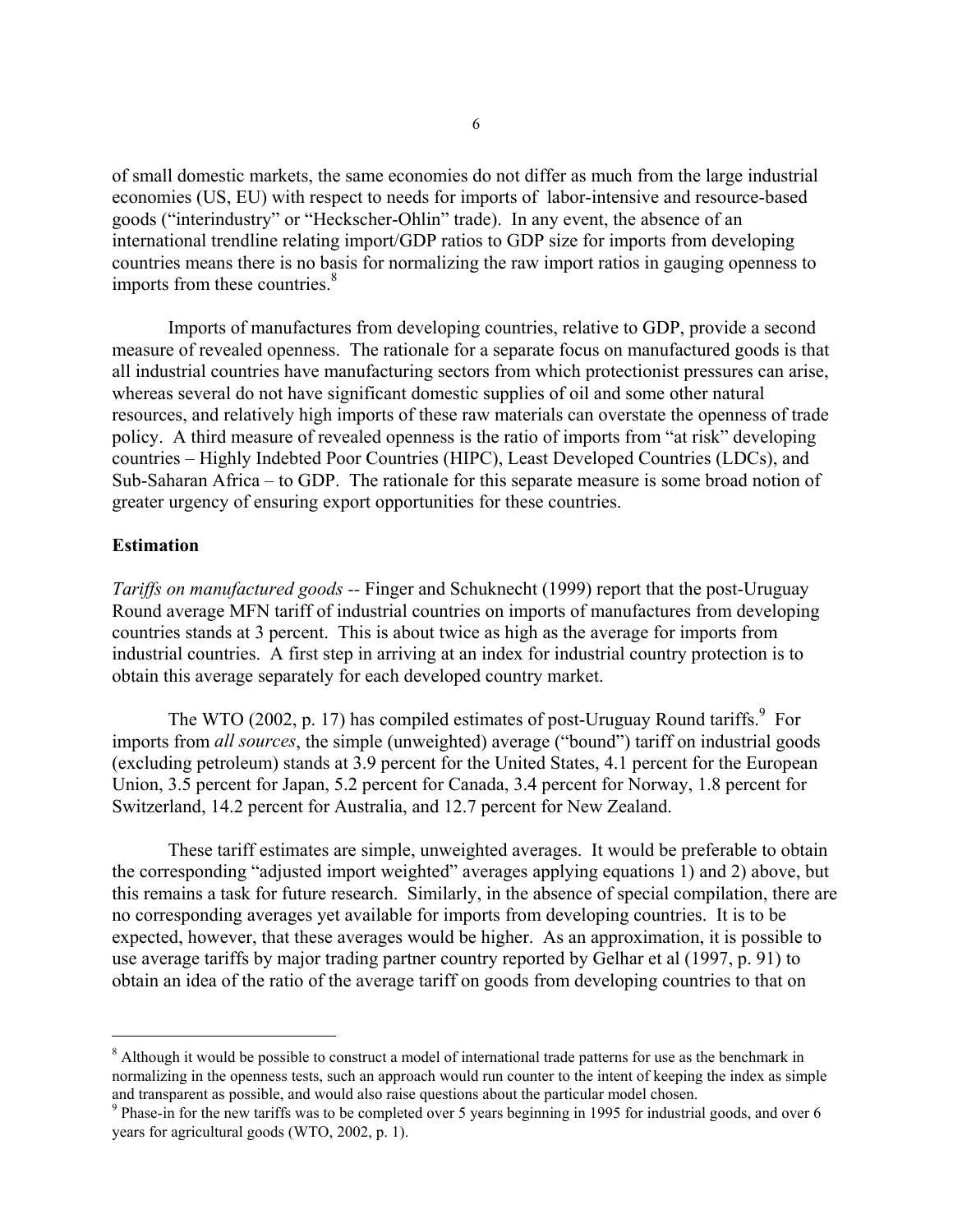goods from industrial countries.<sup>10</sup> It should be noted that these tariffs are those prevailing prior to conclusion of the Uruguay Round, and the assumption must be made that the relationship of tariffs facing developing countries to those facing industrial countries remained the same after the Uruguay Round cuts even though levels of both declined. On the basis of these ratios, the shares of developing and industrial countries in total imports,<sup>11</sup> and the WTO tariff averages, we obtain an average manufacturing tariff for goods from developing countries of 4.6 percent for the United States, 5.0 percent for the European Union, and 3.6 percent for Japan, 6.4 percent for Canada, 12.8 percent for Australia, and 11.6 for New Zealand.<sup>12</sup> Gelhar (1997) does not report comparable tariff averages for Switzerland or Norway. Therefore, the estimates here apply the average ratio of tariffs applicable to developing countries relative to developed country suppliers for the US, EU, Japan, and Canada and estimate average manufacturing tariffs of 2.37 percent for Switzerland and 4.47 percent for Norway.



Figure 1

Source: WTO (2002), Gehlar et al (1997)

i<br>I

<span id="page-8-0"></span> $10$  The tariff averages are for all merchandise, not just manufactures. The unweighted average tariff facing 18 developing country partners (Korea, Indonesia, Malaysia, Philippines, Singapore, Thailand, China, Hong Kong, Taiwan, Argentina, Brazil, Mexico, other Latin America, sub-Saharan Africa, Middle East-North Africa, Eastern Europe, Southern Asia, and Rest of World) stands at 5.68 percent for the United States, 6.98 percent for the EU, 4.36 percent for Japan, 8.22 for Canada, 12.78 for Australia, and 19.43 for New Zealand. The corresponding unweighted average tariff on imports from industrial country partners (Australia, New Zealand, United States, Canada, Japan, and EU) is 3.9 percent for the United States, 4.88 percent for the EU, 4.02 percent for Japan, 6.36 percent for Canada, 15.0 percent for Australia, and 22.1 percent for New Zealand. The ratio of developing to developed country suppliers for these tariffs, which are circa mid-1990s rather than post-Uruguay Round, is thus 1.46 for the United States, 1.43 for the EU, 1.08 for Japan, and 1.29 for Canada, but only 0.85 for Australia and

<span id="page-8-1"></span><sup>0.88</sup> for New Zealand.<br><sup>11</sup> The share of developing countries in total imports in 2000 was 0.493 for the United States, 0.415 for the European Union (excluding intra-EU trade), 0.605 for Japan, .163 for Canada, .288 for New Zealand, .378 for Australia, .14 for Switzerland, and .184 for Norway (calculated from IMF, 2002b).<br><sup>12</sup> That is: t<sub>IC</sub> = t/( $\varphi_{DC}\lambda + \varphi_{IC}$ ) and t<sub>DC</sub>=  $\lambda t_{IC}$ , where t is the average (WTO) tariff, subscripts IC and DC refer to

<span id="page-8-2"></span>industrial country and developing country suppliers respectively, and  $\lambda$  is the estimated ratio t<sub>DC</sub> /t<sub>IC</sub>.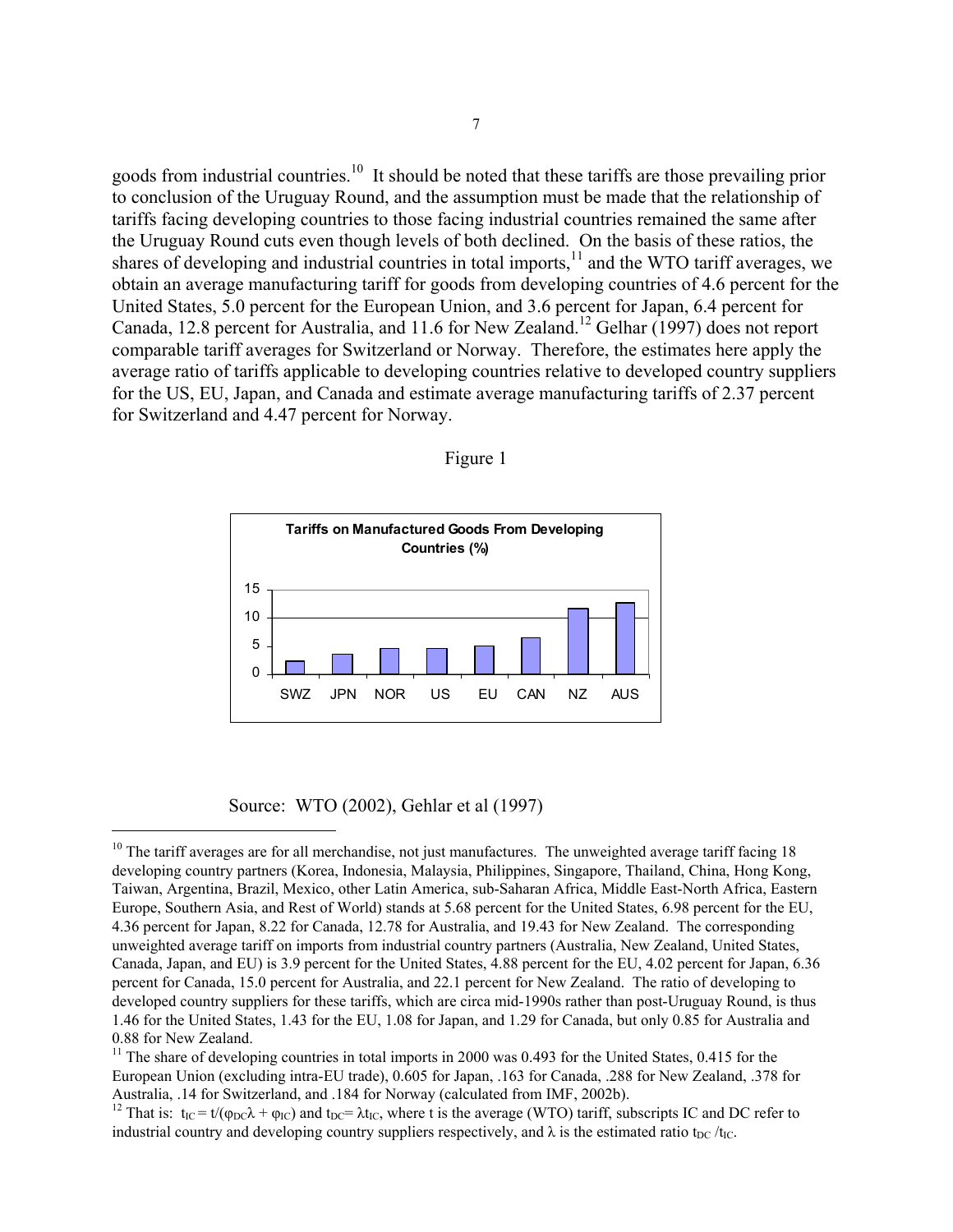*Tariff-equivalents for textiles and apparel* – The computation of average protection levels in the textiles and apparel sector is complicated by the fact that imports face both tariff and quantitative barriers under the Multi-Fiber Arrangement (MFA). Francois and Spinanger (2002) have estimated the export tax equivalents (ETEs)<sup>13</sup> of protection on textiles and apparel for the United States and European Union against imports from a number of major developing countries and developing country areas.<sup>14</sup> Although the Uruguay Round's Agreement on Textiles and Clothing (ATC) provides for the phase out of MFA quotas, the broad levels of protection should still be relevant both because the ATC permits the bulk of liberalization to be delayed until 2005 and because it seems likely that developed countries will maintain safeguard and other contingent protection for textiles and apparel beyond the transition period.

 For the United States, weighting by imports from developing countries (USITC, 2002, SITC categories 65 and 84), the average export tax equivalent of quotas is 9.1 percent for textiles and 11.4 percent for apparel. For the EU, the corresponding weighted averages (using import data from WTO, 2001, pp. 146, 153) are 5.1 and 5.2 percent, respectively. For Japan, which historically has not applied MFA quotas (Cline, 1990, p. 137), tariff equivalents of quotas are set at zero. The GTAP5 database assumes that Canada's tariff-equivalents of quotas are the same as those for the United States. In the absence of specific estimates for the other four industrial countries examined in this study, the estimates below apply an average of the estimates for the United States and the EU.

In addition to quota protection, the major industrial countries also typically impose relatively high tariffs on textiles and apparel. Dimaranan and McDougall (2002) report importweighted tariffs for the two sectors. Table 1 reports these estimates, along with the quota tariffequivalents (ETEs) and the relative weights of textiles and apparel in imports from developing countries[.15](#page-9-2) This information is combined to arrive at an overall tariff-equivalent for textiles and apparel for each industrial country (table 1 and figure 2).

 The results confirm that protection is much higher in textiles and apparel than for other manufactured goods. Thus, whereas tariffs on imports from developing countries are typically 5 percent or below for manufactures overall (figure 1), for textiles and apparel they are typically in the range of 20-30 percent (figure 2).

i<br>I

<span id="page-9-0"></span> $<sup>13</sup>$  The export tax equivalents (ETEs) provide a measure of the restrictiveness of a quantitative restraint. They can</sup> be thought of as equal to the tariff barrier that would generate the same gap between domestic and world prices as that which is generated by the quantitative restraint.

<span id="page-9-1"></span><sup>&</sup>lt;sup>14</sup> South Asia, Latin America, Eastern Europe, China, Hong Kong, Korea, Indonesia, Malaysia, Philippines, Singapore, Taiwan, Thailand, India, Vietnam, Sri Lanka, Mexico, and Turkey.

<span id="page-9-2"></span><sup>&</sup>lt;sup>15</sup> Trade data are from OECD (2002a), for Harmonized Tariff System chapters 50-60 (textiles) and 61-64 (apparel).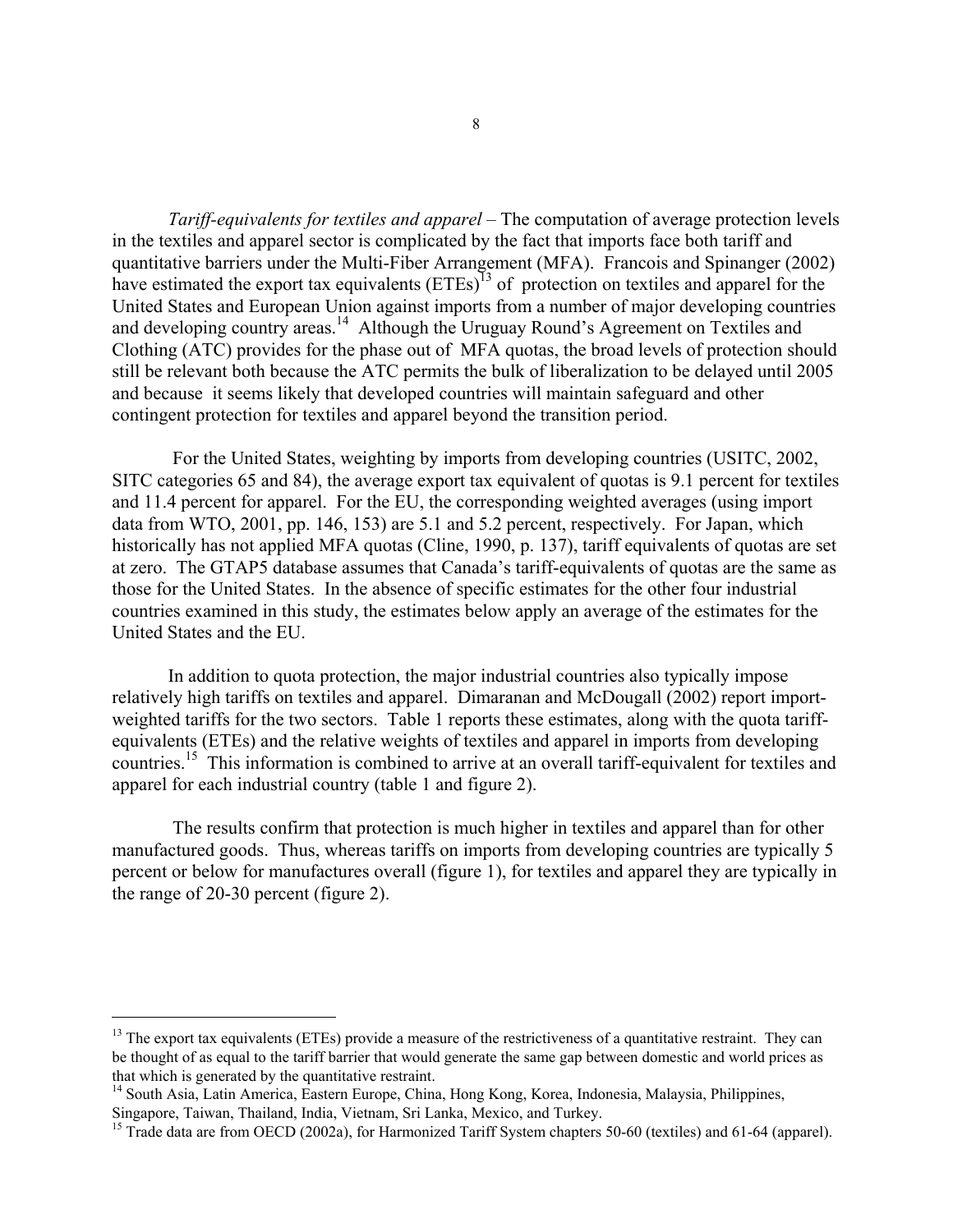#### Table 1

Tariffs and tariff-equivalents of quotas in textiles and apparel (%)

|                           | US.   | Canada | EU    | Australia | N. Zealand | Switzerland | Japan | Norway |
|---------------------------|-------|--------|-------|-----------|------------|-------------|-------|--------|
| Tariffs:                  |       |        |       |           |            |             |       |        |
| textiles                  | 11.2  | 15.7   | 9.7   | 17.0      | 8.6        | 0.7         | 8.5   | 13.8   |
| apparel                   | 13.3  | 21.2   | 12.1  | 29.3      | 25.0       | 17.5        | 12.5  | 17.5   |
| Quota tariff-equivalents: |       |        |       |           |            |             |       |        |
| textiles                  | 9.1   | 9.1    | 5.1   | 7.1       | 7.1        | 7.1         | 0.0   | 7.1    |
| apparel                   | 11.4  | 11.4   | 5.2   | 8.3       | 8.3        | 8.3         | 0.0   | 8.3    |
| Combined protection:      |       |        |       |           |            |             |       |        |
| textiles                  | 21.3  | 26.2   | 15.2  | 25.3      | 16.3       | 7.8         | 8.5   | 21.9   |
| apparel                   | 26.2  | 35.0   | 17.9  | 40.0      | 35.4       | 27.2        | 12.5  | 27.2   |
| Import weights:           |       |        |       |           |            |             |       |        |
| texiles                   | 0.155 | 0.303  | 0.282 | 0.315     | 0.266      | 0.155       | 0.229 | 0.096  |
| apparel                   | 0.845 | 0.697  | 0.718 | 0.685     | 0.734      | 0.845       | 0.771 | 0.904  |
| Combined protection:      |       |        |       |           |            |             |       |        |
| textiles and apparel      | 25.4  | 32.3   | 17.2  | 35.4      | 30.3       | 24.2        | 11.6  | 26.7   |



| Figure 2 |
|----------|
|          |

Source: see text.

*Agricultural protection –* The same international database provides estimates of post-Uruguay Round bound-tariff protection against agricultural goods. Dimaranan and McDougall (2002) provide tariff protection estimates (including the ad-valorem equivalents of specific tariffs) for rice, wheat, other grains, meat, and milk (as well as other categories). Where there are tariff-rate quotas, as a consequence of the Uruguay Round's conversion of quotas into tariff-rate quotas, the rates reported are the average between the in- and over-quota tariff rates (Gibson, Wainio, and Whitley, 2002). The resulting estimated tariffs range as high as 409 percent for protection of rice in Japan. When the protection rates are weighted by estimates of world output value for the corresponding products (MacLaren, 1997, p. 214), the resulting weighted average tariff rates are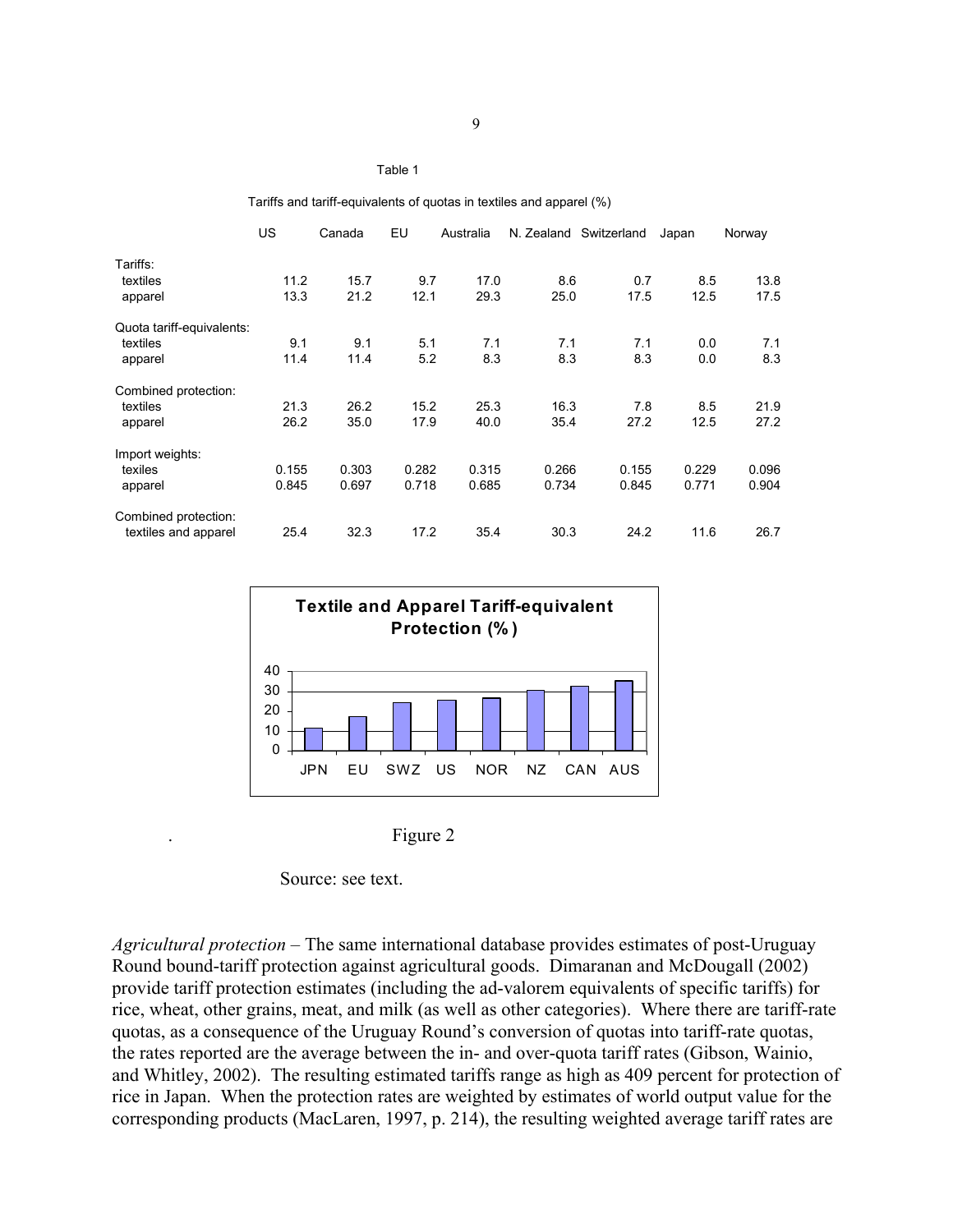2.5 percent for Australia, 5 percent for New Zealand, 11 percent for the United States, 63 percent for Canada, 67 percent for the EU, 161 percent for Switzerland, 202 percent for Japan, and 273 percent for Norway (Figure 3).



In addition to tariffs, farm subsidies contribute substantially to agricultural protection. In the Uruguay Round the amounts of these that were considered to have trade distortive effects were summarized as the "Aggregate Measure of Support" (AMS). Under the Uruguay Round Agreement on Agriculture, AMS levels were bound, and countries committed to reducing these levels over time. As of 1998 (or closest year with AMS reported), the actual levels of the AMS were: \$6.2 billion for the United States, €51 billion for the EU, ¥3.17 trillion for Japan, \$A 132 million for Australia, \$C 619 million for Canada, Kr 10.9 billion for Norway, and SF3.3 billion for Switzerland (WTO 2002, p. 58). For the United States, a more meaningful AMS is the bound level (\$20.7 billion). The reason is that new legislation in 2002 effectively set US agricultural subsidies at this level over the next decade. At 1998 exchange rates, and in light of the share of agriculture in GDP (3 percent for Australia and New Zealand, 2.3 percent for the EU, and 2 percent for the United States, Japan, and the other countries considered; World Bank, 2001, pp. 296-97), the AMS subsidies (bound for the US, actual for the others) amount to 9.8 percent of agricultural production for the United States, 26.4 percent for the EU, and 30.7 percent for Japan, 43.0 percent for Switzerland, and 49.1 percent for Norway, but only 2.3 percent for Canada, 0.8 percent for Australia, and zero for New Zealand (figure 4).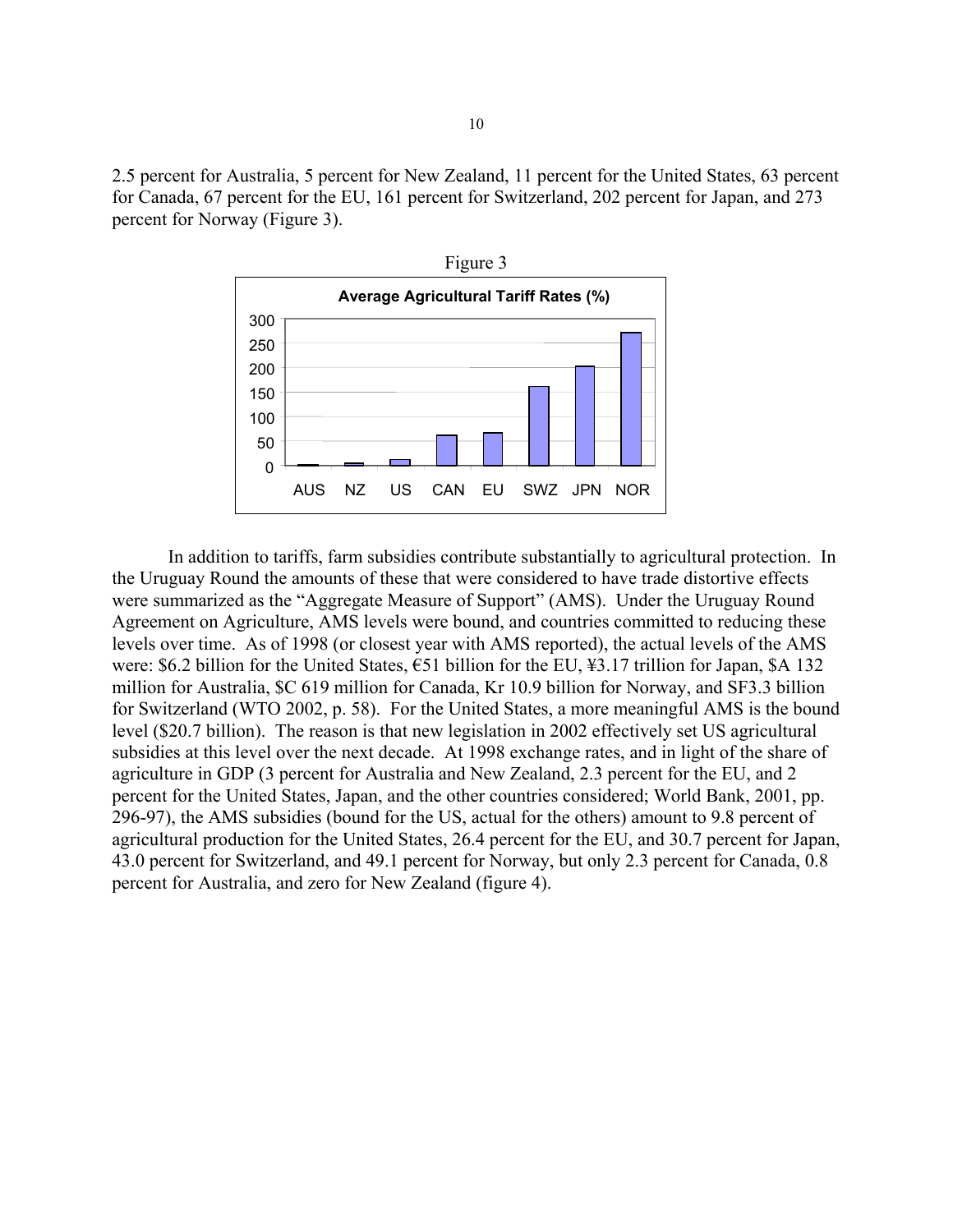



In order to arrive at total agricultural protection, it is necessary to obtain the combined effect of tariffs and subsidies. Annex III sets forth a methodology for obtaining the tariff-equivalent of the agricultural subsidy as a function of the subsidy rate and the ratio of domestic output to imports. Using this method, and assuming that the elasticity of domestic supply is unity, the AMS subsidies translate into tariff-equivalent levels of zero for New Zealand, 1.8 percent for Canada, 2.6 percent for Australia, 8.6 percent for Norway, 9.8 percent for Japan, 10.0 percent for Switzerland, 19.6 percent for the EU, and 20.8 percent for the United States (figure 5).

An important finding in these estimates is that because the US domestic production base is large relative to imports, a modest amount of production subsidy balloons into a relatively larger tariff-equivalent as the resulting magnitude of imports displaced is large relative to the small import base. Conversely, for Switzerland, Norway, and Japan, the relatively small base of domestic agriculture when valued at world prices, and higher relative weight of imports, means that high domestic subsidy rates (30-50 percent) translate into only moderate tariff-equivalents (all about 10 percent).<sup>16</sup> These results are somewhat counterintuitive, as they conclude that in terms of the protective effect against imports, US agricultural subsidies are the highest among the eight industrial economies considered, a finding that would not be obvious from the wellknown US comparative advantage in agriculture.

Figure 5

i<br>I

<span id="page-12-0"></span><sup>&</sup>lt;sup>16</sup> The intuition is as follows. Suppose the country imports almost all of its agricultural consumption, but has a tiny domestic sector that is heavily subsidized. The increment in domestic output resulting from the subsidy is small relative to imports even if large relative to what would otherwise be produced domestically, so the subsidy is equivalent to only a small tariff burden to imports.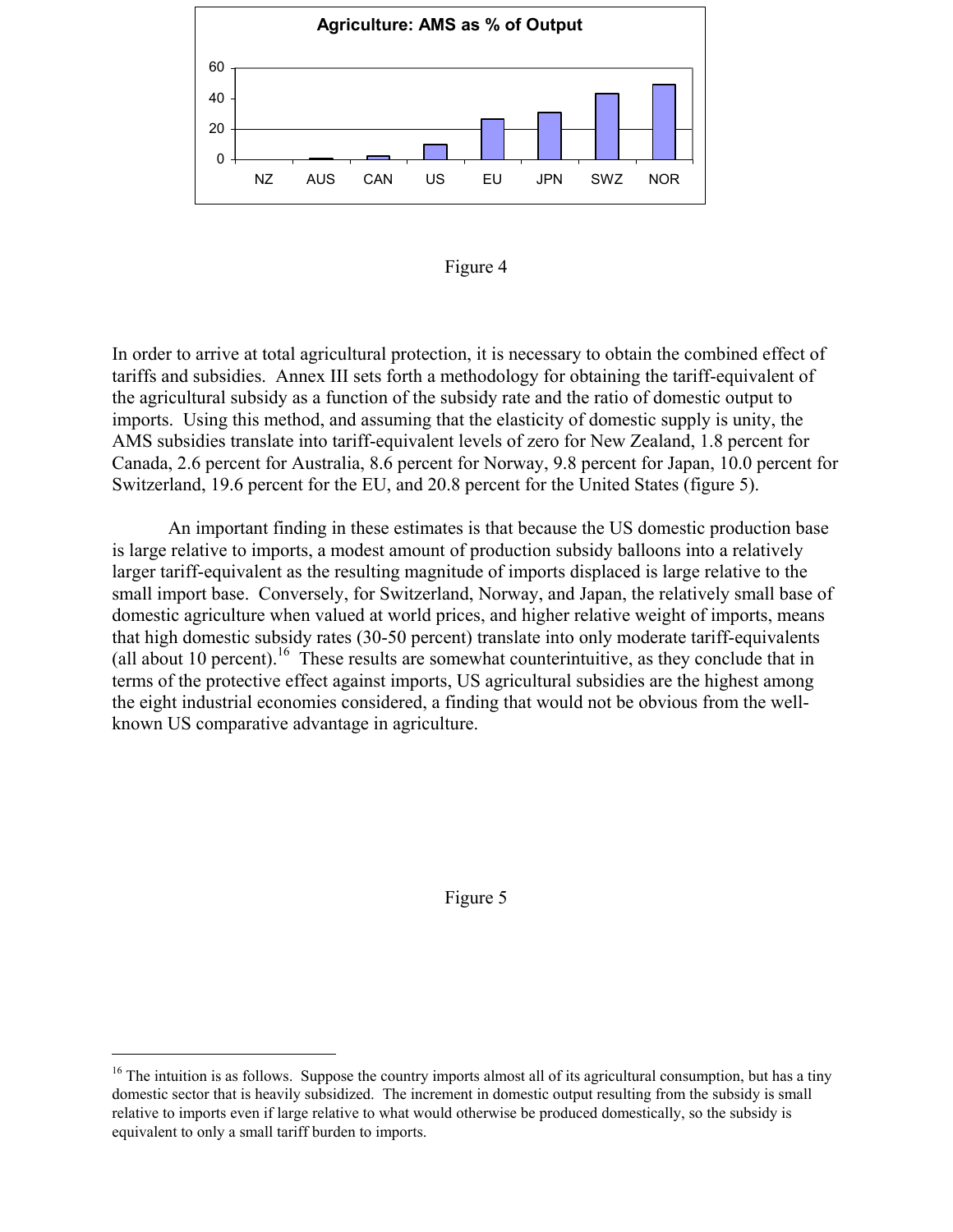

### **Ranking Countries**

### *Aggregate Measure of Protection (AMP)*

Table 2 reports the results of aggregating protection against developing countries using the method described above. Because of high protection in textiles and apparel and especially in agriculture, the overall AMPs are much higher than the average manufacturing tariff for all countries except the United States. Note that the agricultural protection used in table 2 combines (chains) the effect of tariffs and tariff-equivalent of subsidies.

The resulting AMP stands at 8.9 percent for the United States, 12.8 percent for New Zealand, 13.7 percent for Canada, 14.1 percent for Australia, 18.9 percent for the EU, 32.5 percent for Switzerland, 45.0 percent for Japan, and 112.1 percent for Norway (preferred basis using adjusted-import weighting). This ranking of developed country protection constitutes this study's first and most important measure of industrial country trade policy toward developing countries. As shown in the table, by this measure by far the most protective policies are maintained by Norway and Japan, for whom higher agricultural protection far outweighs the benefits of slightly lower manufacturing tariffs. Switzerland is next, followed by the European Union. The four countries with the lowest AMP (United States, New Zealand, Canada, Australia) are all agricultural exporters, reflecting the fact that their levels of overall agricultural protection (tariffs, quota-rate tariffs, and subsidies tariff-equivalent) are lower than those of the European Union and the three agricultural importing countries (Switzerland, Japan, and Norway).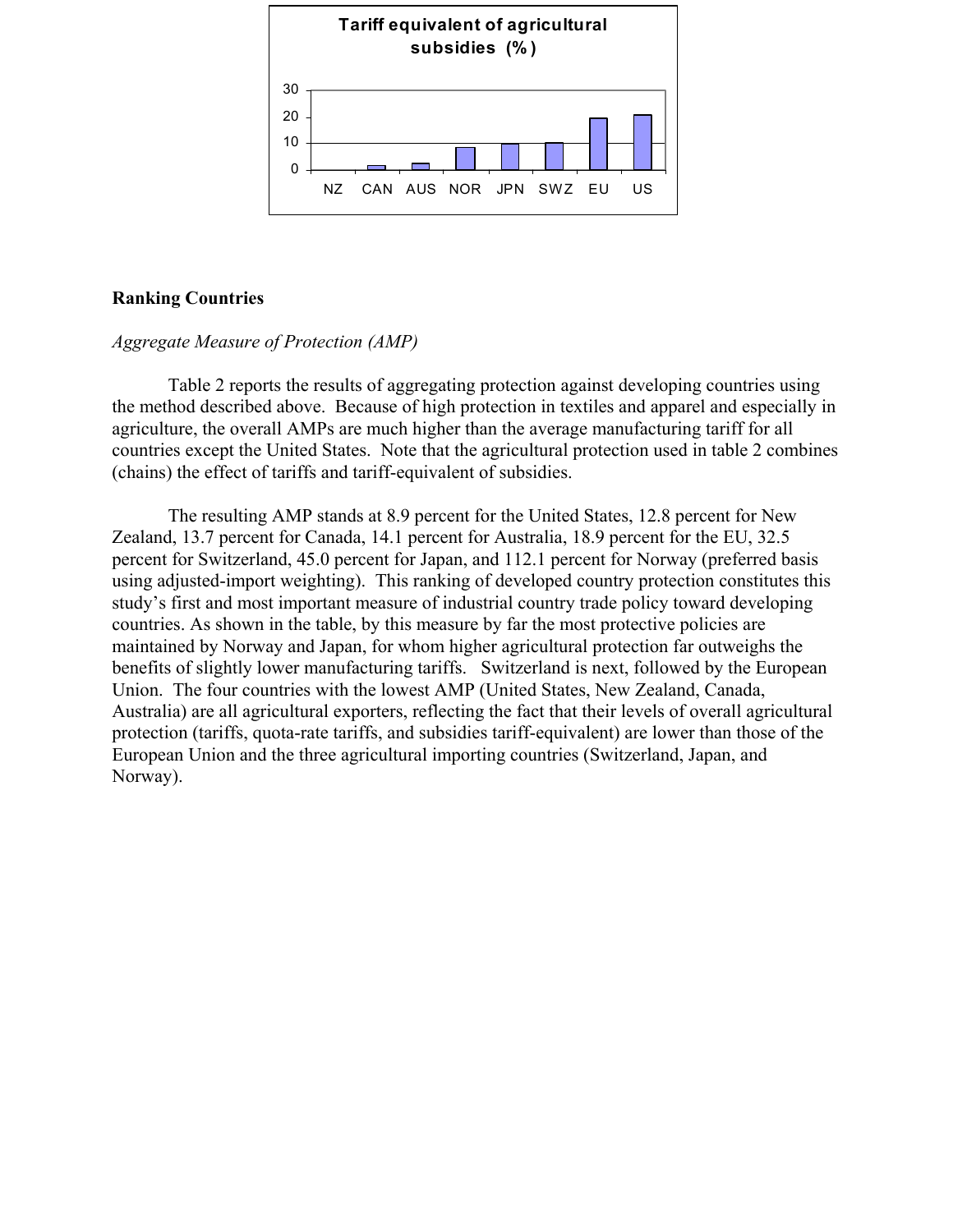| Table 2                      |
|------------------------------|
| Aggregate Protection Measure |

|                               | US   | NZ   | CAN  | <b>AUS</b> | EU    | SWZ   | <b>JPN</b> | <b>NOR</b> |
|-------------------------------|------|------|------|------------|-------|-------|------------|------------|
| Tariff equivalent in: (%)     |      |      |      |            |       |       |            |            |
| <b>Manufactures</b>           | 4.6  | 12.3 | 5.4  | 13.4       | 5.0   | 1.9   | 3.6        | 3.6        |
| Textiles and apparel          | 25.4 | 30.3 | 32.3 | 35.4       | 17.2  | 24.2  | 11.6       | 26.7       |
| Agriculture                   | 34.4 | 5.0  | 65.5 | 5.2        | 100.2 | 187.1 | 231.9      | 304.6      |
| Fuels                         | 0    | 0    |      | 0<br>0     | 0     | 0     | 0          | $\Omega$   |
| Sectoral shares, imports      |      |      |      |            |       |       |            |            |
| from developing countries (%) |      |      |      |            |       |       |            |            |
| Manufac. exc. Tx & Ap.        | 69.3 | 63.7 | 74.9 | 69.7       | 56.3  | 72.2  | 41.8       | 57.3       |
| Textiles and apparel          | 12.5 | 11.9 | 9.2  | 9.7        | 11.7  | 10.5  | 9.8        | 15.2       |
| Agriculture                   | 5.6  | 10.1 | 7.9  | 5.6        | 11.1  | 11.4  | 13.5       | 25.2       |
| Fuels                         | 12.6 | 14.3 | 8.0  | 14.9       | 19.5  | 5.9   | 34.3       | 2.3        |
| Adjusted sectoral weights:    |      |      |      |            |       |       |            |            |
| Manufac. exc Tx & Ap          | 68.4 | 63.9 | 73.4 | 70.0       | 55.7  | 69.1  | 40.4       | 52.0       |
| Textiles and apparel          | 13.3 | 12.6 | 9.9  | 10.4       | 12.1  | 10.9  | 9.8        | 15.0       |
| Agriculture                   | 6.1  | 9.8  | 9.1  | 5.5        | 13.4  | 14.4  | 17.3       | 30.9       |
| <b>Fuels</b>                  | 12.2 | 13.6 | 7.6  | 14.1       | 18.8  | 5.6   | 32.6       | 2.1        |
| Weighted average              |      |      |      |            |       |       |            |            |
| protection                    |      |      |      |            |       |       |            |            |
| import weights                | 8.6  | 12.2 | 13.1 | 13.3       | 18.3  | 30.9  | 42.7       | 100.0      |
| adjusted weights              | 8.9  | 12.8 | 13.7 | 14.1       | 18.9  | 32.5  | 45.0       | 112.1      |

Figure 6



*Import ratios --* The International Monetary Fund (IMF, 2002b) provides data on total imports by trading partner. For 2000, these show that the United States imported \$610.6 billion from developing countries, the EU, \$549.9 billion, and Japan, \$229.6 billion. These amounts corresponded respectively to 6.19 percent, 7.0 percent, and 4.83 percent of GDP. The comparable rate for Norway is 3.6 percent; for Switzerland, 4.8 percent; for Canada, 6 percent; for Australia, 7.4 percent; and for New Zealand, 8 percent. (See Figure 7).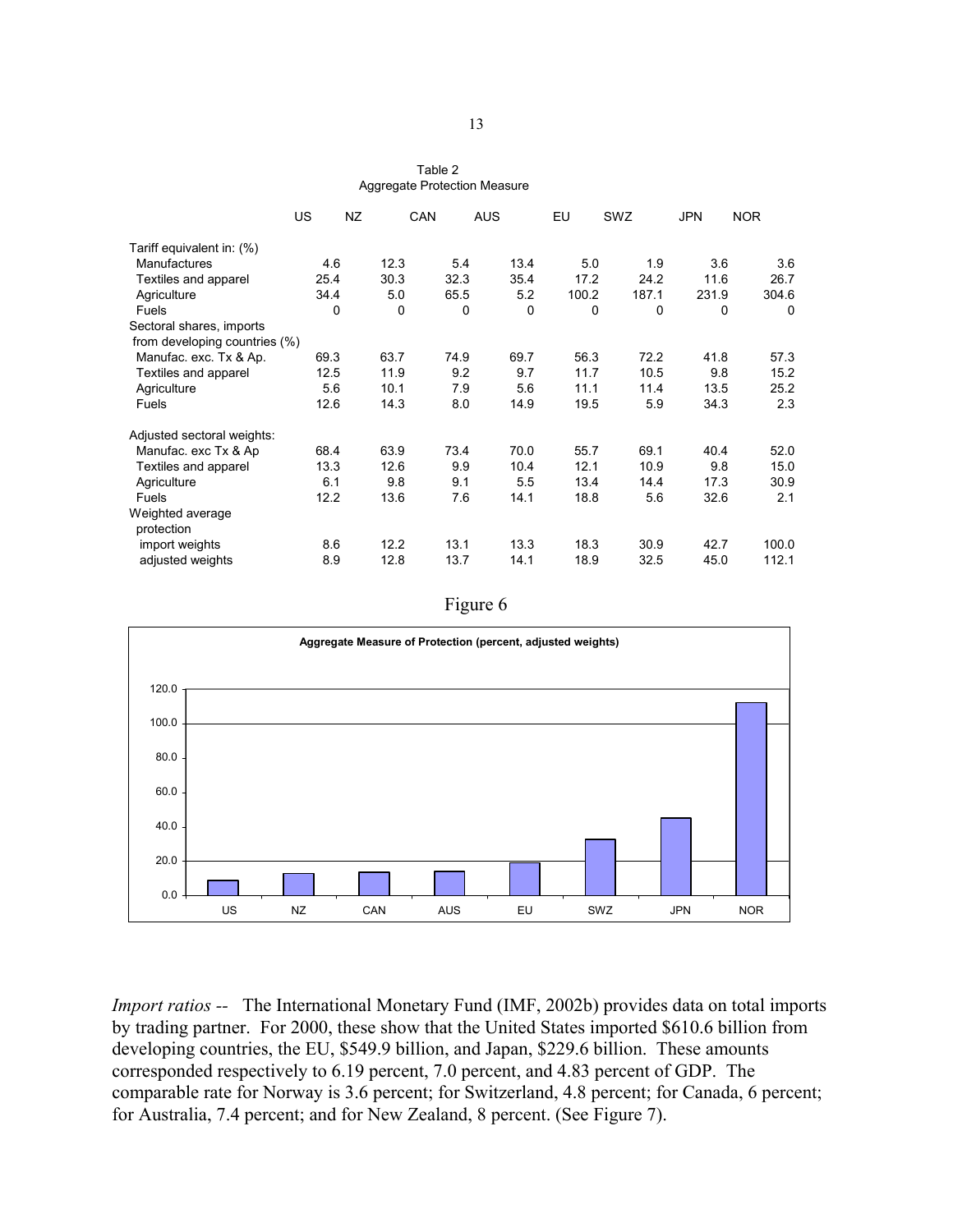Data on manufactured imports are less precise. For the EU and Japan, they may be approximated from compilations by the WTO  $(2002)$ .<sup>17</sup> These data show that in 2000, the EU imported \$330.9 billion from the developing countries, and Japan, \$113.7 billion. More detailed data on manufactured imports for the United States place their total from developing countries at \$447.1 billion. The corresponding shares in GDP are: for the United States, 4.5 percent; EU, 4.21 percent; and Japan, 2.39 percent. Comparable rates were compiled for Australia, Canada, Norway, and New Zealand for 1999 and for Switzerland in 1998 from OECD (2002d). (See Figure 7).

#### Figure 7



Whether measured by total imports or by imports of manufactured goods, these import ratios show Japan as less open than the United States and Europe, and by a significant margin. In contrast, the United States and Europe are much closer together in their revealed openness, especially considering that on total imports the EU is slightly more open whereas on manufactured imports the United States is.

The data aggregations also provide an opportunity to place trade with developing countries in perspective. It turns out that for both Europe and Japan, imports from developing countries are higher than those from industrial countries (excluding intra-EU trade), and for the United States, imports are divided almost evenly between developing and industrial country suppliers. In contrast, for all the smaller industrial countries, imports from developing countries comprise a smaller share of the total (ranging from 12 percent for Switzerland to 28 percent for Australia). For the big three economies, the fact that developing countries account for more than

i<br>I

<span id="page-15-0"></span><sup>&</sup>lt;sup>17</sup> The WTO data aggregate "Asia" as a region. Supply from Japan, Australia and New Zealand must be subtracted to obtain developing Asia. It is assumed that all exports from Japan are manufactured goods. For Australia and New Zealand, exports to the EU in manufactures are estimated by applying to total exports (IMF, 2002b) the shares of manufactured goods WTO (2002, p. 116): 0.238 for Australia, 0.3 for New Zealand. For the United States, manufactured imports are estimated as Standard International Trade Classification (SITC) categories 5 through 9 (USITC, 2002). Developing country supply is obtained as total less OECD plus Mexico, Korea, Hungary, and Turkey.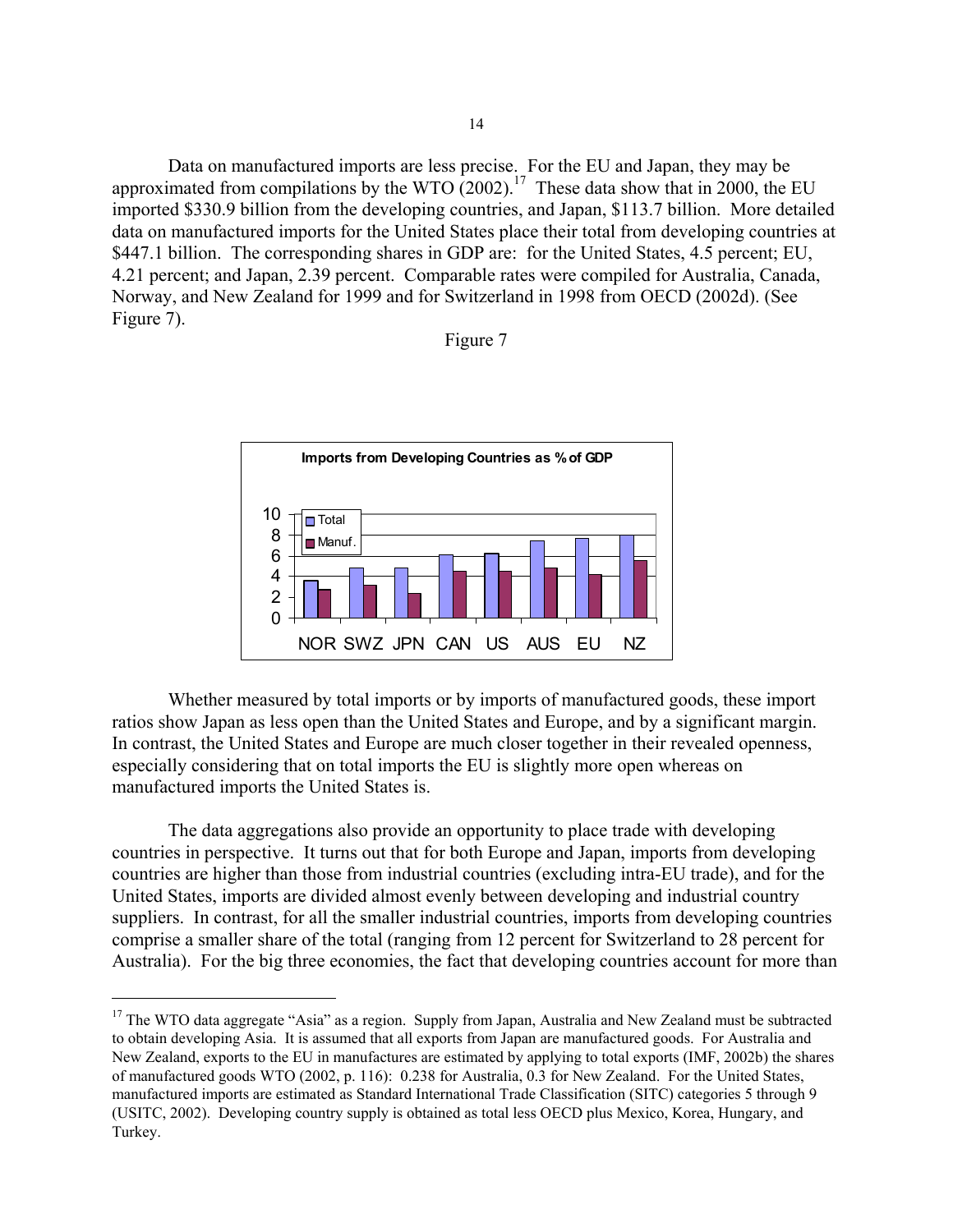half of imports means that even if protection were at identical levels, more than half of the remaining impact of potential trade liberalization would be in increased trade flows from developing countries; and because protection levels against developing countries are in fact higher than against industrial countries, the implication is even stronger that the greater part of unfinished business in trade liberalization resides in access of developing countries to the big three industrial country markets (and likely, though not analyzed here, conversely).<sup>[18](#page-16-0)</sup>





*Imports from at-risk developing countries –* The third variation of the import ratio is that using imports from countries that are poor and "at risk" in the sense that they have been identified as a member of at least one of three international regimes oriented toward poor countries with fragile economies: the Highly Indebted Poor Countries (HIPCs), Least Developed Countries (LDCs), or sub-Saharan African countries (SSA). There are a total of 64 countries with an aggregate population of 1.0 billion that are members of at least one of these three groupings. In 2000, total imports from these countries amounted to 0.16 percent of GDP for Japan, 0.20 percent for Norway, 0.21 percent of GDP for Norway, 0.24 percent for New Zealand, 0.34 percent for the United States,  $0.56$  percent for the EU, and  $0.57$  percent for Australia (figure 9).<sup>19</sup>

 $\overline{\phantom{0}}$ 

<span id="page-16-0"></span> $18$  Note that the high share of developing countries the big-three import markets also challenges the popular perception that North-North trade dominates world trade flows. This perception probably arises because trade aggregates frequently count intra-EU trade. Viewing the EU as a single country for trade purposes sharply reduces the share of industrial countries in global exports. Note further that, correspondingly, much of trade theory geared toward explaining the "paradox" of North-North trade, which does not fit traditional (Heckscher-Ohlin) relative factor endowment explanation of comparative advantage (because industrial countries have similar rather than complementary factor endowments), is of less relevance than might be thought. 19 Calculated from IMF (2002a, 2002b).

<span id="page-16-1"></span>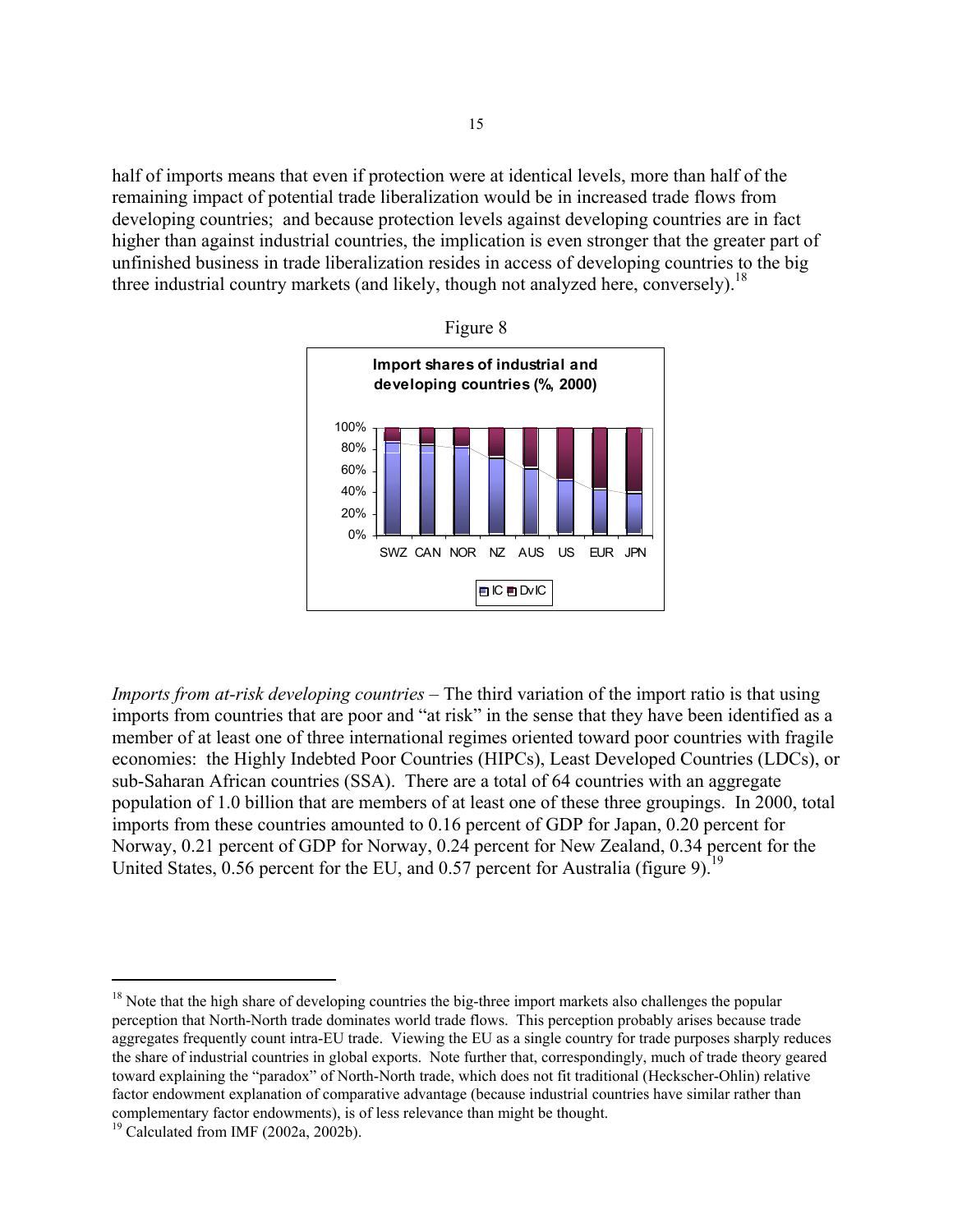

Figure 9

### **Composite ranking**

The preferred gauge of trade policy is simply the extent of protection against developing countries. The preferred measure of this is the adjusted-weight calculation of the AMP (table 2). On this measure, the United States ranks as having the best trade policy (AMP = 8.9 percent equivalent protection), or number 1. New Zealand is next best  $(AMP = 12.8)$ . Canada and Australia are close behind (13.7 percent and 14.1 percent respectively). The EU stands at an intermediate level (18.9 percent). The next tier of protection includes Switzerland and Japan (32.5 percent and 45.0 percent), while Norway seems to be in a high-protection class by itself (at 112.1 percent).

On the revealed openness measure, there are three variants that each warrant consideration. On total imports from developing countries relative to GDP, New Zealand ranks first, followed closely by Australia and the EU. The United States is fourth and Canada is a close fifth, Japan and Switzerland rank sixth and seventh. And consistent with its high AMP, Norway is last. On imports of manufactures from developing countries relative to GDP, New Zealand ranks first and Japan is last. On imports from at-risk developing countries relative to GDP, Australia ranks first and the EU second (the latter likely reflecting close trade ties with Africa), while Japan again ranks last.

A composite ranking may be obtained by weighting the component rankings. Table 3 repeats the AMP measure and shows the corresponding country rankings. For revealed openness, equal weighting is given to each of the three variants to obtain the ranking for this concept. The composite ranking is then obtained by giving a weight of three-fourths to the methodologically preferred approach (Aggregate Measure of Protection) and one-fourth to the revealed openness approach. The overall ranking places the United States at the top and Norway at the bottom. Canada ranks second and the EU third, while Japan ranks next to last.

### Table 3

Composite Market Access Rankings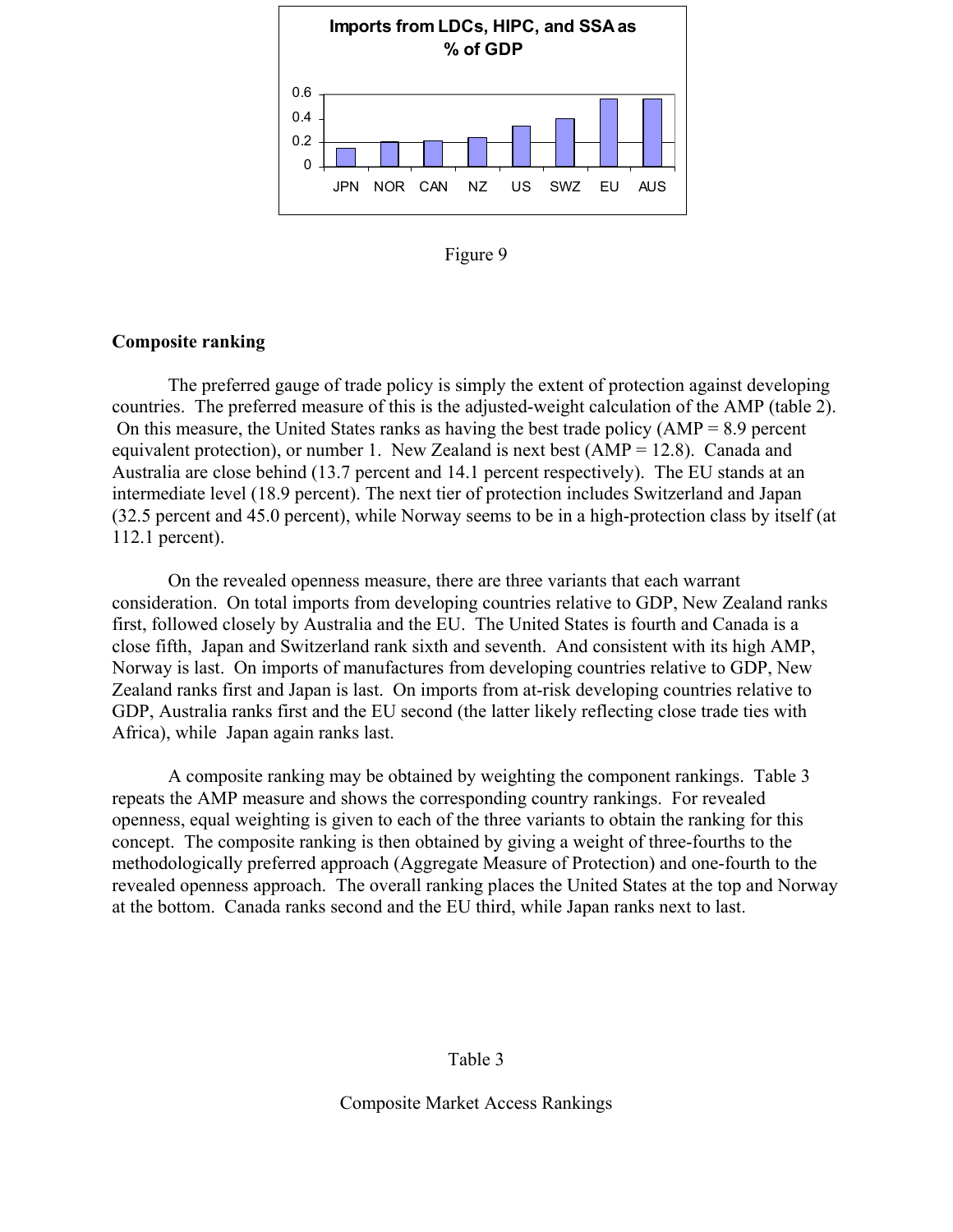|                      | Aggregate<br>Measure of<br>Protection:<br>Level $(\% )$ | Rank | <b>Revealed Openness</b><br>Rank | Composite<br>Rank |
|----------------------|---------------------------------------------------------|------|----------------------------------|-------------------|
| <b>United States</b> | 8.9                                                     |      |                                  |                   |
| New Zealand          | 12.8                                                    |      |                                  |                   |
| Australia            | 14.1                                                    |      |                                  |                   |
| Canada               | 13.7                                                    |      |                                  |                   |
| European Union       | 18.9                                                    |      |                                  |                   |
| Switzerland          | 32.5                                                    |      |                                  |                   |
| <b>Japan</b>         | 45.0                                                    |      | 8                                |                   |
| Norway               | 2.1                                                     |      |                                  |                   |

 Another approach to obtaining a composite ranking is to use the "Z statistic" to take into account not only the ordinal ranking on the individual components but also the intensity of the differences between the countries on each scale. The Z statistic is the ratio of the difference from the mean to the standard deviation. Using the negative of the AMP (so that the lowest protection has the highest Z score), and obtaining the average of the three revealed-openness Z statistics, one obtains the rankings shown in table 4.

Table 4

Composite Ranks by Z Statistics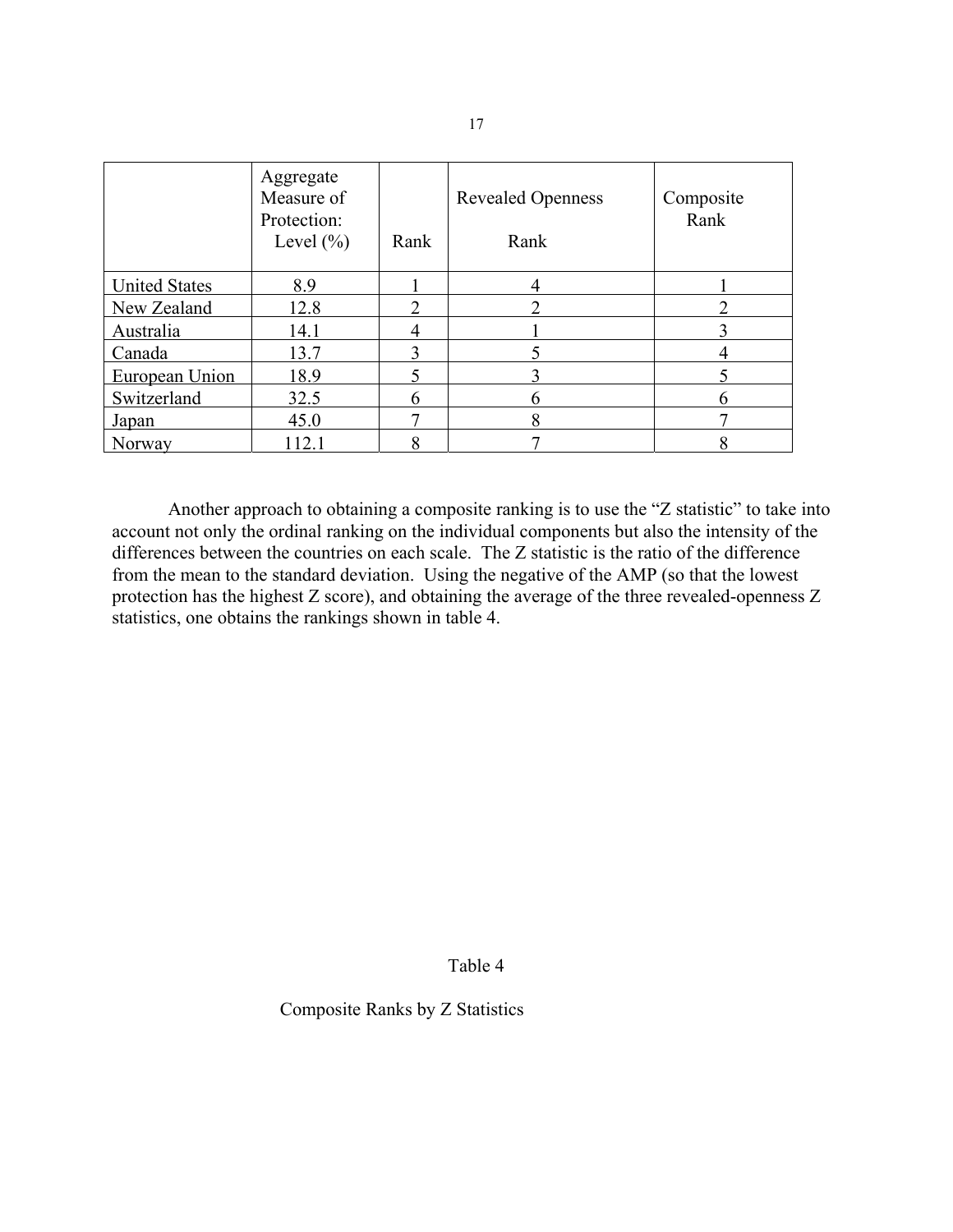|             | Aggregate<br>Measure<br>of<br>Protection<br>Z | Rank | Revealed<br><b>Openness</b><br>Z | Rank           | Composite<br>Z | Composite<br>Z Rank |
|-------------|-----------------------------------------------|------|----------------------------------|----------------|----------------|---------------------|
| <b>US</b>   | 0.678                                         |      | 0.196                            | 4              | 0.558          | 3                   |
| New Zealand | 0.564                                         | 2    | 0.674                            | 3              | 0.592          | $\overline{2}$      |
| Canada      | 0.538                                         |      | $-0.096$                         | 5              | 0.380          |                     |
| Australia   | 0.527                                         |      | 1.018                            |                | 0.650          |                     |
| EU          | 0.387                                         | 5    | 0.885                            | $\overline{2}$ | 0.512          | 4                   |
| Switzerland | $-0.007$                                      | 6    | $-0.393$                         | 6              | $-0.104$       | 6                   |
| Japan       | $-0.370$                                      |      | $-1.102$                         |                | $-0.553$       | 7                   |
| Norway      | $-2.317$                                      | 8    | $-1.181$                         | 8              | $-2.033$       | 8                   |

 The Z statistics for the Aggregate Measure of Protection show that Norway is an extreme outlier. In contrast, the top five countries are clustered within a relatively narrow range of about 0.4 to 0.7 standard deviation greater openness than the mean. For revealed openness, the Z statistic shows a greater dispersion. For example, Australia ranks first and the United States ranks fourth on revealed openness, while their two rankings happen to be just the reverse on the AMP. But the intensity of the dispersion is greater on revealed openness (Z ratios of 1.108 versus 0.196) than on the aggregate measure of protection (0.678 versus 0.527). The effect of the greater intensity of variation on revealed protection (except for Norway) is indirectly to give this criterion greater weight when the two approaches are averaged into the composite, even though once again the weightings are three-fourths for the AMP Z statistic and one-fourth for the revealed openness Z statistic. On this approach, then, the result is to place Australia at the top of the composite market access ranking, New Zealand second, the United States third, and the EU fourth.

 Because the revealed openness measure is not obtained by a full model of trade, it is unclear whether its weighting should be increased even indirectly because of the greater dispersion, so it is unclear that the composite ranking based on the Z statistics is preferable to that based on the simple weighting of table 3. It is useful to recall that revealed openness is included primarily because of the traditional concern about tacit protection in Japan, and because Japan is toward the bottom of the rankings on all the measures, the usefulness of the additional information from the simple revealed openness measure is subject to doubt.

 As a result, the best interpretation of the final rankings is probably that there is a cluster of three countries all relatively close to each other at the top of the market access ordering: the United States, Australia, and New Zealand; that Canada and the European Union follow closely behind; Switzerland has noticeably lower access; and at the bottom are Japan and especially Norway.

#### **Disaggregating the EU**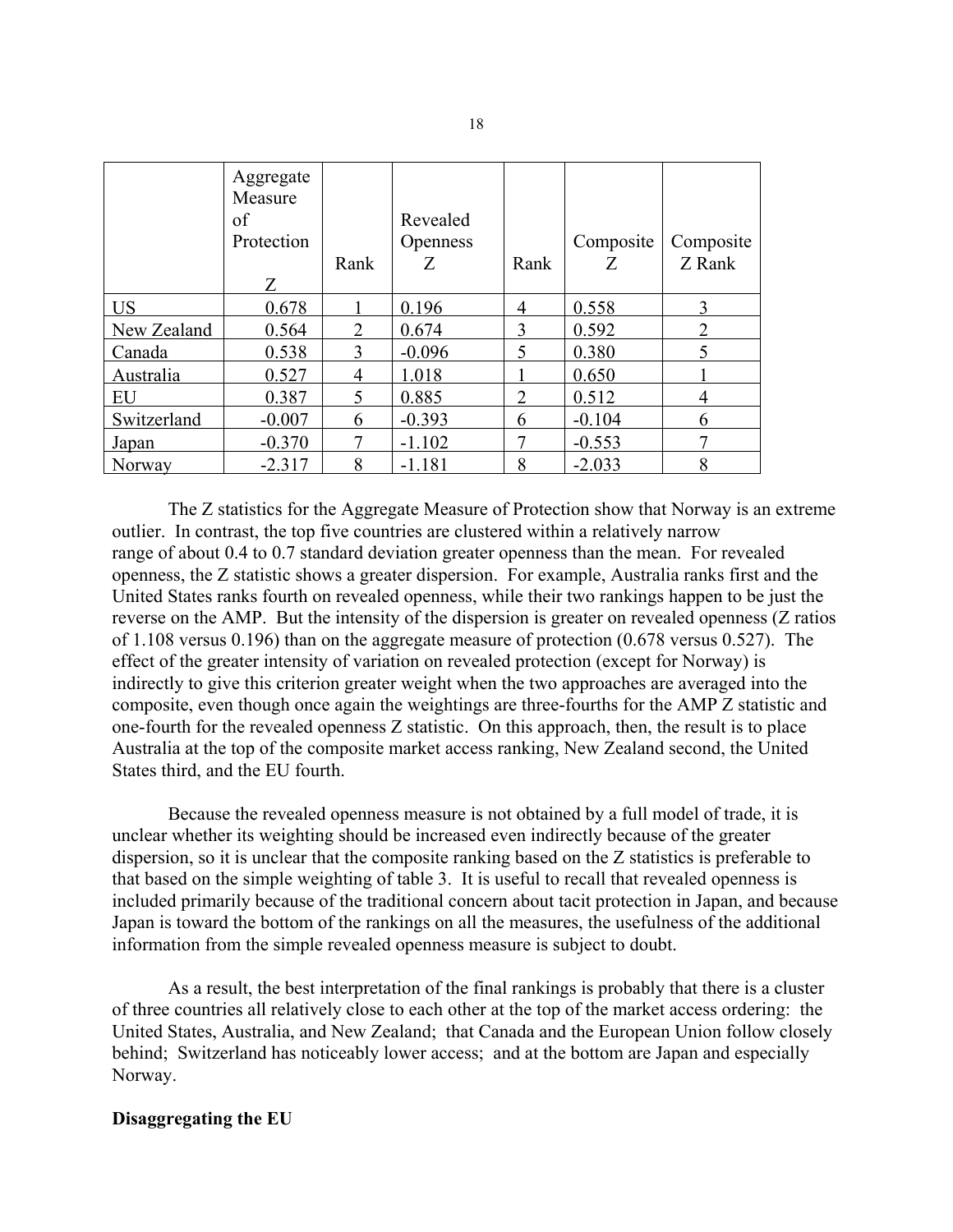For most purposes EU protection can appropriately be seen as uniform across EU member countries. Tariff rates in particular are identical. Because of the importance of agricultural protection in the overall protection estimates, however, and considering that there is some variation in the extent of agricultural subsidies across EU member countries, it is useful to consider whether disaggregation to the member level results in a wide or narrow range of individual country protection levels. If the range is wide, then there is additional information for the process of ranking individual industrial countries. If the range is narrow, then the EU aggregate serves well as the measure for each of the individual member countries for purposes of ranking protection relative to other countries.

Table 5 reports estimates of agricultural subsidies in individual EU member states. The total is set equal to the €51 billion actual Aggregate Measure of Support reported to the WTO (2002). The country shares in this total are based on agricultural support provided under the European Agricultural Guidance and Guarantee Fund in 2000 (EU, 2001, p. 6), plus member government budgetary expenditures on agriculture (OECD, 2002b, p. 88).

| Table 5 |
|---------|
|---------|

| Country     | Agricultural<br>output as<br>% of GDP | Share in<br>EU farm<br>subsidies (%) | Subsidy<br>rate $(\%)$ | Subsidy<br>tariff equiv.<br>(% ) | Total tariff<br>equivalent<br>(% ) |
|-------------|---------------------------------------|--------------------------------------|------------------------|----------------------------------|------------------------------------|
| Austria     | 2.1                                   | 2.8                                  | 32.0                   | 19.5                             | 100.1                              |
| Belgium     | 1.5                                   | 2.5                                  | 35.0                   | 20.6                             | 101.9                              |
| Denmark     | 2.9                                   | 3.1                                  | 30.5                   | 18.9                             | 99.1                               |
| Finland     | 3.4                                   | 2.5                                  | 28.2                   | 18.0                             | 97.6                               |
| France      | 3.0                                   | 23.1                                 | 28.4                   | 18.1                             | 97.7                               |
| Germany     | 1.2                                   | 14.1                                 | 28.9                   | 18.3                             | 98.0                               |
| Greece      | 6.4                                   | 6.0                                  | 39.1                   | 22.0                             | 104.1                              |
| Ireland     | 4.4                                   | 4.0                                  | 44.6                   | 23.6                             | 106.9                              |
| Italy       | 2.8                                   | 11.8                                 | 18.5                   | 13.5                             | 90.0                               |
| Luxembourg  | 0.9                                   | 0.1                                  | 21.3                   | 14.9                             | 92.4                               |
| Netherlands | 2.8                                   | 3.8                                  | 17.2                   | 12.8                             | 88.8                               |
| Portugal    | 3.6                                   | 1.7                                  | 21.3                   | 15.0                             | 92.4                               |
| Spain       | 3.8                                   | 12.6                                 | 28.2                   | 18.0                             | 97.6                               |
| Sweden      | 1.9                                   | 2.0                                  | 21.6                   | 15.1                             | 92.6                               |
| UK          | 1.3                                   | 9.9                                  | 24.3                   | 16.3                             | 94.7                               |
| EU          | 2.3                                   | 100.0                                | 26.4                   | 19.6                             | 100.2                              |

#### Agricultural Protection in the EU (percentages)

As shown in the table, there is significant variation across EU member countries in agricultural subsidies. These range from 17.2 percent of agricultural value added in the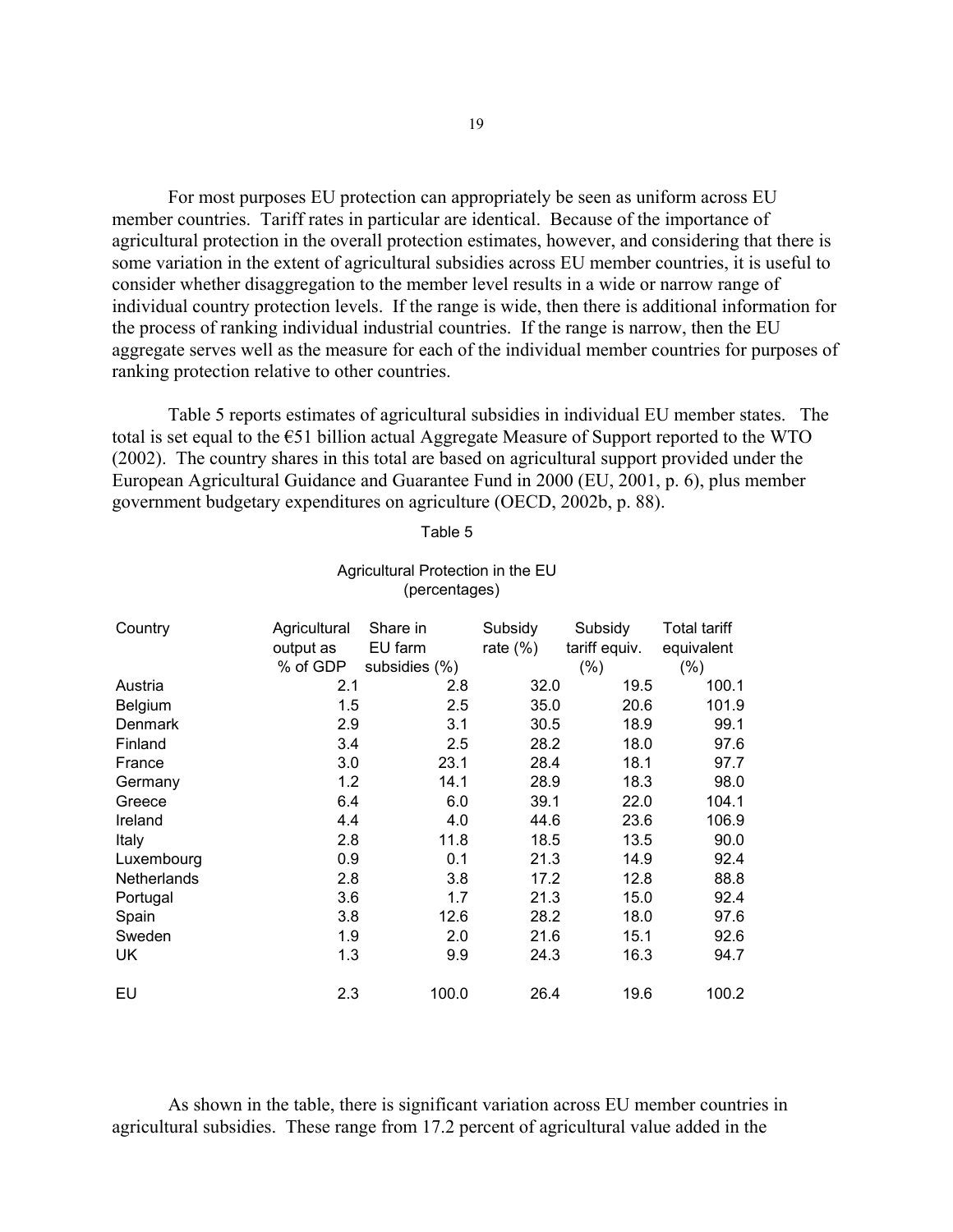Netherlands to 44.6 percent in Ireland, averaging 26.4 percent for the EU as a whole.<sup>20</sup> These subsidy rates can be translated into tariff-equivalents by applying the method in Annex III, using a uniform EU ratio of domestic output at world prices to imports.<sup>21</sup> The resulting tariff equivalents of subsidies range from 12.8 percent in the Netherlands to 23.6 percent in Ireland.

When these tariff equivalents are chained to the uniform EU agricultural tariff estimate of 67.4 percent, the combined total tariff equivalent in agriculture ranges from a low of 88.8 percent in the Netherlands to 106.9 percent in Ireland. It turns out, however, that after applying sectoral weights (table 2) to these individual-country agricultural protection rates and the uniform EU protection rates for the other sectors, the resulting aggregate protection measure lies in a narrow range. The low is 17.5 percent tariff-equivalent in the Netherlands, and the high, 20.0 percent in Ireland (adjusted import weight basis). The full range is thus close to the EU aggregate estimate of 19.1 percent.<sup>22</sup> Disaggregation of the EU thus provides little additional information for the purpose of ranking protection levels among industrial countries.

### **Comparison with Alternative Studies**

Bouet et al (2001, p. 36) have constructed what they call "MacMaps" measures of protection that take account of the fact that the various preferential regimes mean that different rates of protection are applied to different supplying countries. They emphasize that although MFN protection in tariffs, specific duties, and tariff rate quotas are higher in the EU than in the United States, the aggregate level of protection in the EU is lower than in the U.S. because of the greater incidence of discriminatory regimes and preferential agreements.

| "MacMaps" market access protection rates against developing countries<br>other agr. other prim. textiles & other<br>services<br>Composite<br>cereals<br>manufact.<br>clothing |      |      |     |      |      |   |      |  |  |
|-------------------------------------------------------------------------------------------------------------------------------------------------------------------------------|------|------|-----|------|------|---|------|--|--|
| US                                                                                                                                                                            | 2.5  | 18.1 | 1.2 | 22.4 | 11.7 | 0 | 11.8 |  |  |
| EU                                                                                                                                                                            | 24.3 | 20.1 | 0   | 12.4 | 1.8  | 0 | 9.7  |  |  |
| Japan                                                                                                                                                                         | 20.9 | 18.0 | 0.3 | 20.7 | 1.8  | 0 | 9.0  |  |  |
| Sectors: average for imports from Morocco, Brazil, China.<br>Composite includes all countries.                                                                                |      |      |     |      |      |   |      |  |  |

#### Table 6

Source: Bouet et al

i<br>I

20

<span id="page-21-1"></span><span id="page-21-0"></span>

<sup>&</sup>lt;sup>20</sup> Data on country value added in agriculture are from OECD (2002c).<br><sup>21</sup> Data on individual member country imports of agricultural goods from outside the EU are not readily available, and in any event could be misleading considering that imports into a given port of entry (such as Amsterdam) might be transported for consumption elsewhere within the EU.<br><sup>22</sup> The individual estimates of the Aggregate Protection Measure are: Austria, 19.0 percent; Belgium, 19.3;

<span id="page-21-2"></span>Denmark, 18.9; Finland, France, Germany, and Spain, 18.7; Greece, 19.6; Ireland, 20.0; Italy, 17.6; Luxembourg, Portugal, and Sweden, 18.0; Netherlands, 17.5; and UK, 18.3 percent.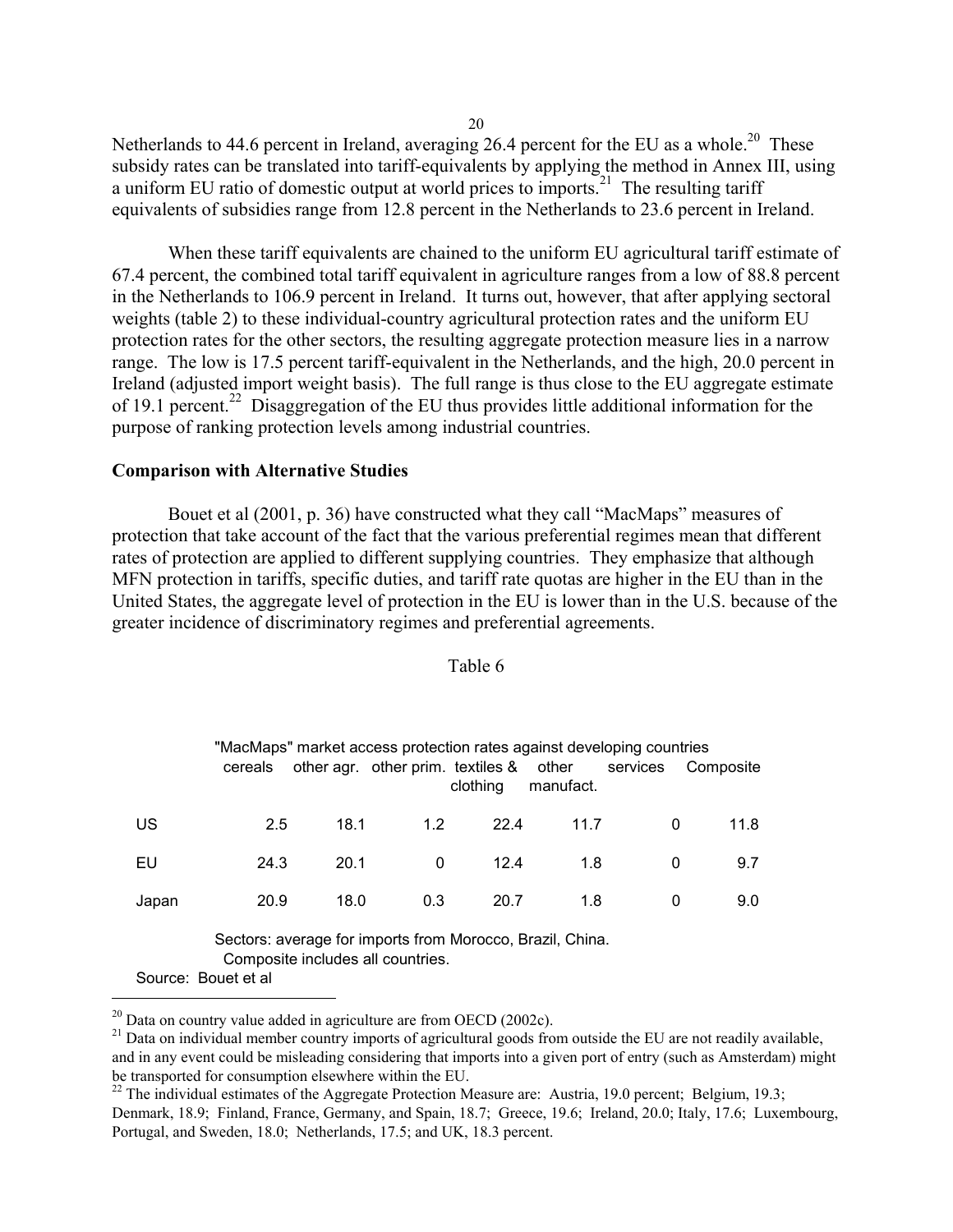Table 6 reports the composite MacMaps protection measure as well as sectoral levels reported for imports from developing countries. The striking difference in these estimates is that they place aggregate protection highest in the United States and lowest in Japan, the reverse of the ordering found here. Moreover, there is only a modest difference in the overall levels, ranging from only 9 percent in Japan to 11.8 percent in the United States. This too is a sharp contrast to the AMP range from 8.9 percent for the United States to 45 percent for Japan.

 An examination of table 6 reveals the key influences behind these sharply different conclusions. First, the levels of agricultural protection identified by Bouet et al are far lower in Europe and Japan than those in the GTAP database (and used here). Thus, Bouet et al report protection in cereals and other agriculture at about 20 percent for Japan, whereas the GTAP database shows rates with a weighted average of 202 percent comprising such individual rates as 409 percent for rice, 249.2 percent for wheat, 20.2 percent for other grains, 47.3 percent for meat, and 287 percent for dairy products. These extreme differences cannot be explained by preferential treatment, as Japan does not exempt developing countries from protection in these goods. The radical differences in estimated tariff equivalents of agricultural protection are easily sufficient to explain the entire reversal in the Bouet et al results from those here.

 Second, and in addition, the manufactured good protection rates in Bouet appear to use the non-MFN rates for China in the United States market (China is reported as facing average U.S. protection of 29 percent in manufactures other than textiles and apparel). While this may have been the case at the time of the Bouet et al study, China now enjoys "Normal Trade Relations" (the successor to MFN in U.S. parlance). Manufactured goods have a heavy weight, and the fact that Bouet et al place the U.S. rate at far above the EU and Japanese rates (11.7 percent versus 1.8 percent for both of the latter, for the three developing countries reported) also plays a major role in reversing the order of measured protection.

 Third, Bouet et al (2001) also find substantially lower protection in textiles and apparel for the EU than is found in the GTAP database, the source used here. Here there may be more plausibility to the argument of greater EU incidence of preferential access for developing countries (but again the minimal foregone tariffs cast doubt on this). On the other hand, Bouet et al. do not account for the restrictive impact of MFA quotas, and therefore may underestimate the extent of protection.

 In view of the widespread use by many researchers of the Global Trade Project Analysis (GTAP) database, and in view of especially the enormous difference in its agricultural protection rates from those in Bouet et al (2001), I am disinclined to accept the results of the latter. Nonetheless, the generally thoughtful methodology of the Bouet et al (2001) study means that it warrants serious consideration, and that accordingly further confirmation is desirable of the considerably higher agricultural and textile-apparel protection estimates used for the EU and agricultural protection estimates used for Japan in the present study as compared to those in Bouet et al.

Oxfam (2002) has developed an index of Double Standards to depict the level of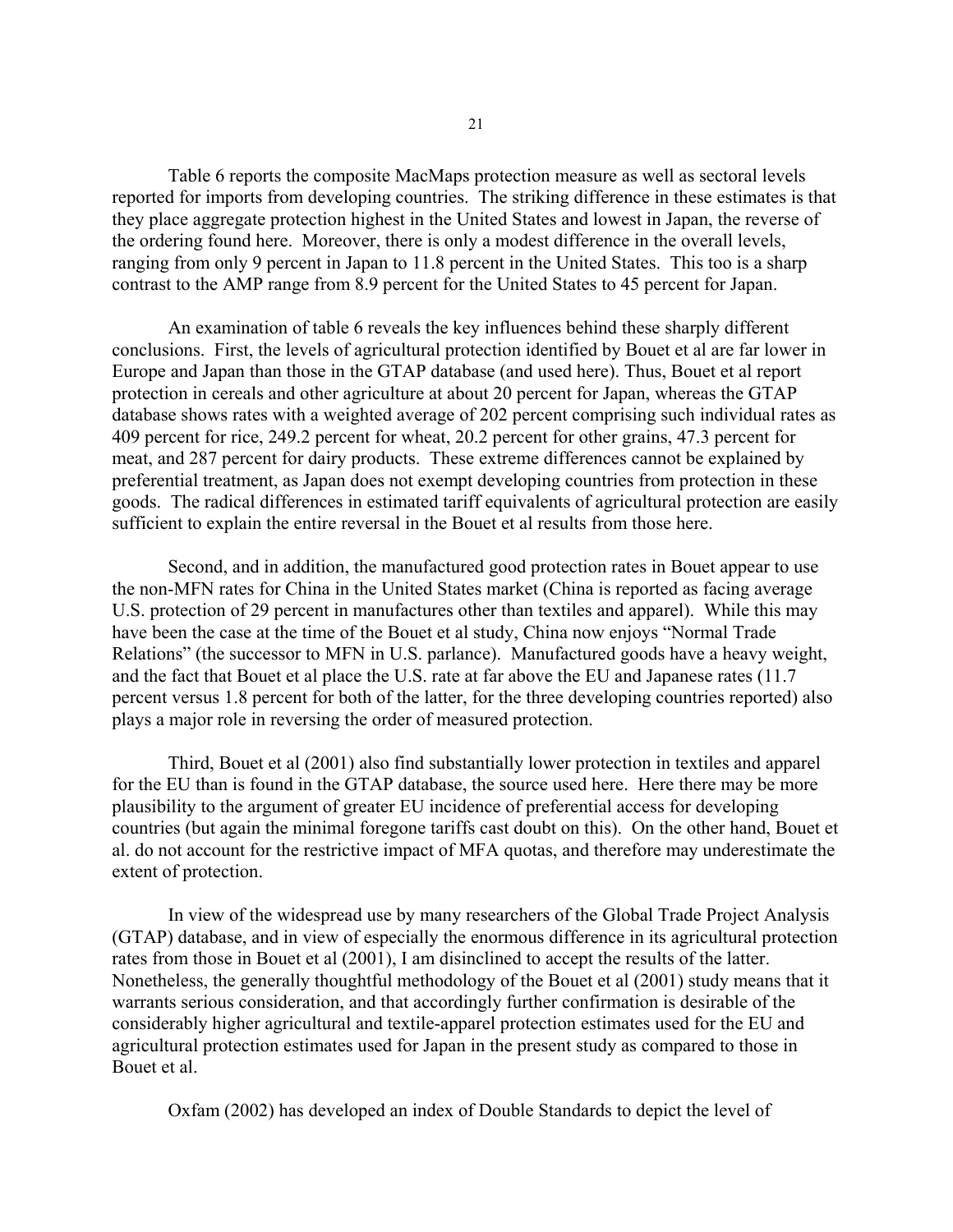protection of industrial countries against developing countries. It is composed of the following:

- Percent share of imports from non-LDC developing countries subject to tariffs over 15 percent;
- Same percent for LDCs;
- Average MFN rate for categories above 15 percent (tariff peaks)
- Highest tariff;
- Producer support as percent of farm income;
- Ratio of average tariff on processed to unprocessed agricultural goods;
- Average agricultural tariff;
- Percent of MFA quotas phased out by 2002;
- Average tariff on textiles and clothing;
- Number of antidumping investigations, 1995-2000.

 Applying an unweighted average of the rankings on each of these criteria, Oxfam finds that protection is the highest in the EU, next in the United States, next in Canada, and the lowest in Japan.

 Some of these benchmarks are germane. These include the average level of farm producer support, and the fraction of imports subject to tariffs over 15 percent. Others seem questionable, however. Given the arbitrary nature of the scope of many tariff categories as shown in figure A1-1 (Annex I) below, it is simply a roll of the dice to select the "highest tariff" as an indicator. One country could have a higher tariff on a trivial product than another on a more important product. The average tariff on textiles and clothing, reported as about 7-12 percent, fails to incorporate the important impact of quota protection. The number of antidumping investigations similarly seems to count what is available rather than what matters. A single antidumping case in one country on a large sector could be more important than tens or hundreds of small cases in another country.

 In short, although some of the components of the Oxfam index warrant pursuit, and in particular, those based on tariffs could usefully be recalculated using the adjusted import weighting method set forth above, the overall index would appear to have serious limitations. The most important is that the index only has one gauge of agricultural protection out of ten components, whereas the analysis above suggests that agricultural protection is by far the most important influence on overall protection.<sup>23</sup>

### **Conclusion**

i<br>I

Among the big three markets, this study finds that protection against developing countries is lowest (and market access highest) in the United States, intermediate in the EU, and highest (market access lowest) in Japan. Among seven industrial countries plus the EU, market access is ranked highest for a cluster of three countries close to each other at relatively low

<span id="page-23-0"></span> $^{23}$  The European Commission (2002) also maintains that the Oxfam study has incorrect figures for tariff peaks and textile and clothing liberalization.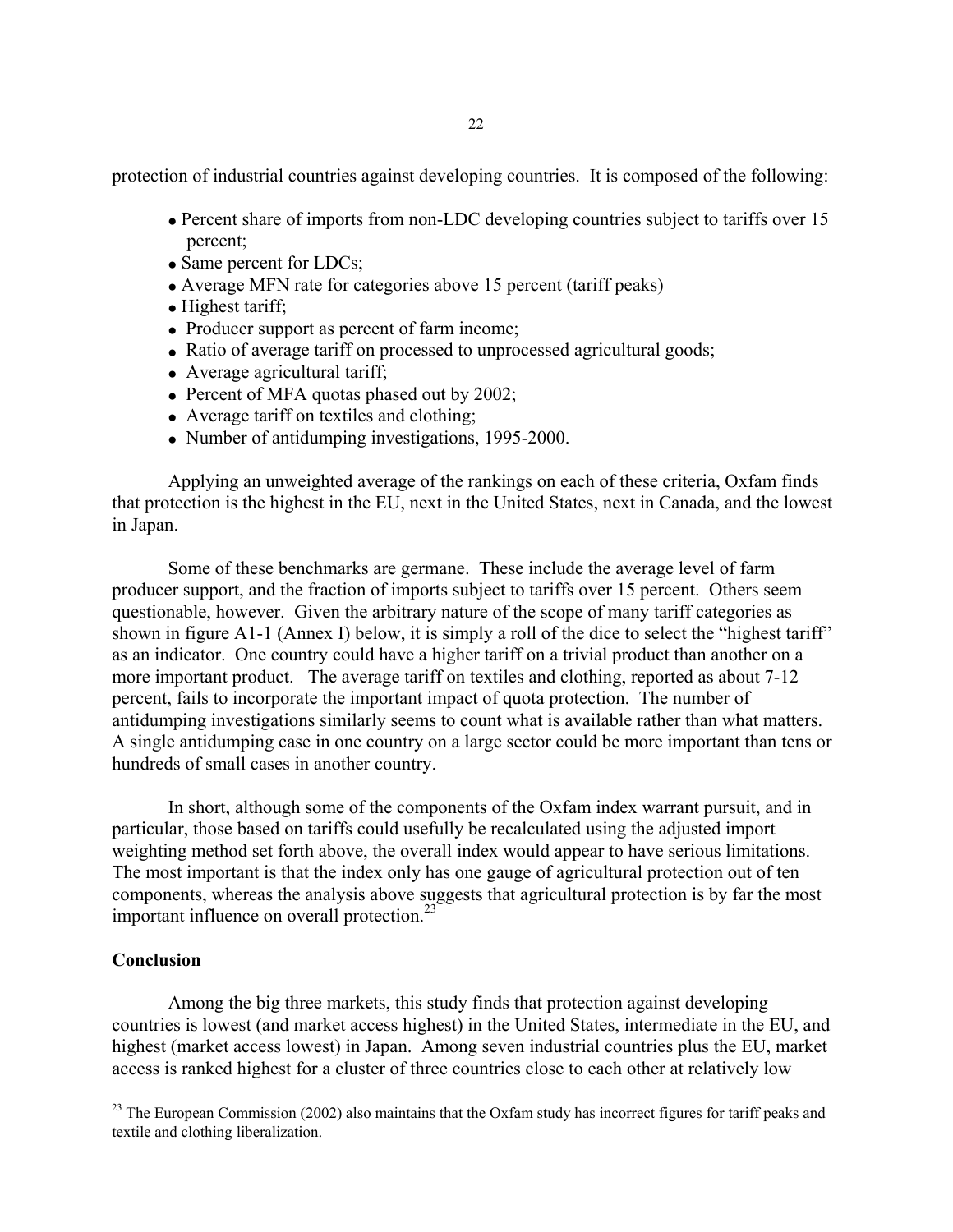protection levels (United States, Australia, New Zealand); followed by Canada and the EU, and then by Switzerland with somewhat lesser access. Significantly lesser market access is found in Japan and especially lowest-ranked Norway. For most countries, the results are driven heavily by estimates of agricultural protection, which is so high that it dominates the results even though the share of agriculture in total imports is modest. It is thus not surprising that the countries concentrated at the top of the market access league tend to be the agricultural exporting countries, and those at the bottom, agricultural importers.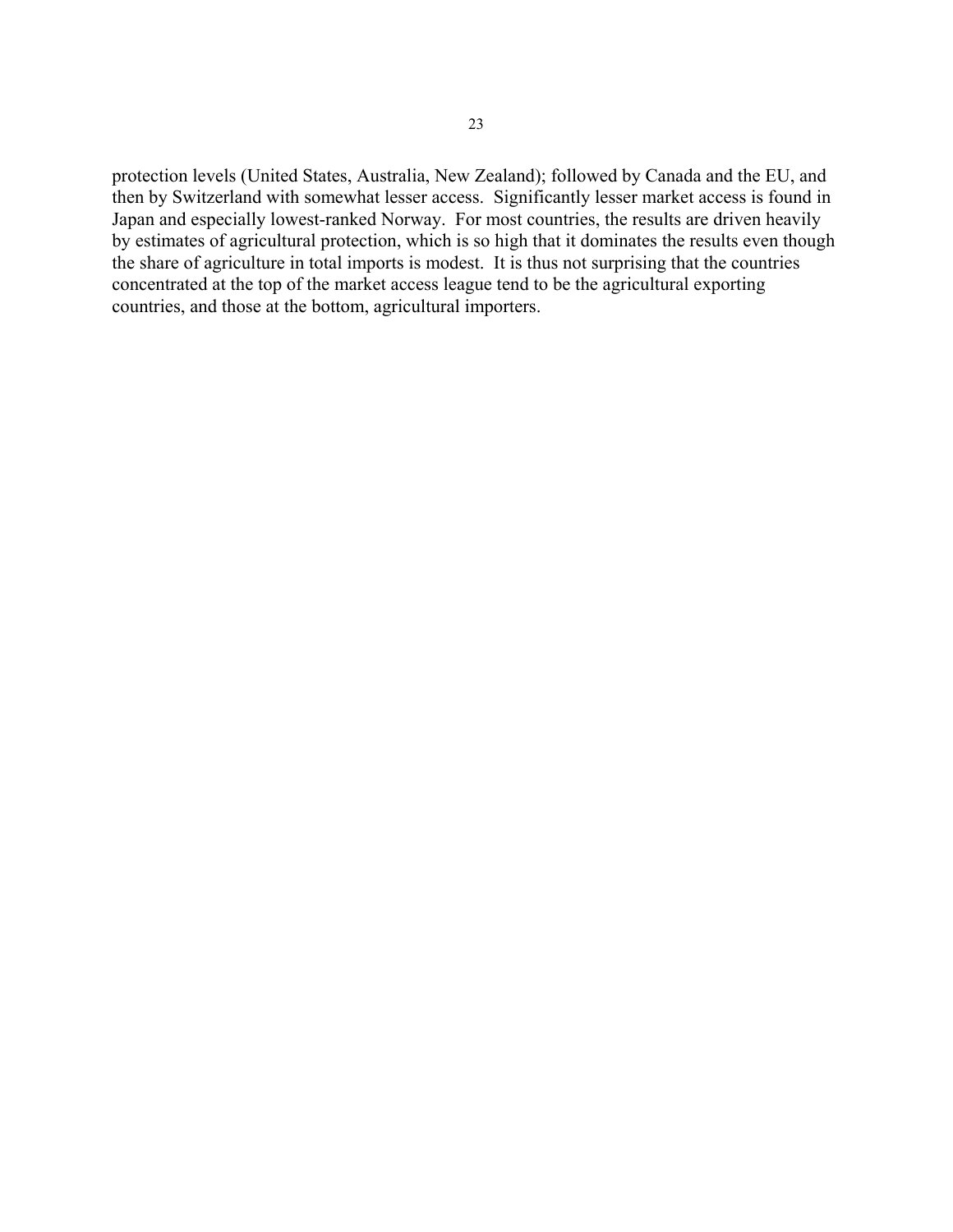### Annex I

#### Weighting Protection

This study proposes "adjusted import weighting" as the best approach to obtaining an aggregated weighted measure of tariffs or tariff equivalents of protection. The adjustment obtains an average between the observed import level and a measure of the import value that would occur if the protection were removed. For simplicity and transparency, this approach assumes a unitary price elasticity of demand for imports, and a global supply elasticity of infinity. The free-trade import volume equals the original volume plus a percent equal to the percent change in price resulting from removal of the tariff-equivalent protection. Thus,

$$
A1)M_1 = M_0 + M_0(-\alpha[\frac{-\tau}{1+\tau}])
$$

i<br>I

where  $\alpha$  is the absolute value of the price elasticity of demand for imports,  $\tau$  is the tariff equivalent, and  $(1+\tau)$  – often called the "force of the tariff" – is the ratio of the domestic price including protection to the world price. We seek as the basis for weighting an adjusted import base  $M^*$  that is equal to the average of the actual import base  $(M_0)$  and the hypothetical freetrade import base  $(M<sub>1</sub>)$ . Assuming  $\alpha$ <sup>=1</sup>, then we have:

$$
A2)M^* = \frac{M_0 + M_1}{2} = \frac{M_0}{2} \left(\frac{2 + 3\tau}{1 + \tau}\right) = M_0 \left(\frac{1 + 1.5\tau}{1 + \tau}\right)
$$

Adjusted import weights along these lines should be preferable to actual import weights because of the problem of endogeneity of the latter (higher tariffs cause lower imports). An even simpler approach that avoids this problem is the use simple unweighted tariffs, but these in turn are susceptible to distortions caused by arbitrary differences in the coverage of individual tariff line categories. In support of the proposition that more error is introduced by using unweighted tariff category tariff averages than by weighting by adjusted (or even unadjusted) import values, consider Figure A1-1 below. For 115 categories drawn at random from the Harmonized Tariff System (HTS) of the United States (about 1 percent of the total U.S. nomenclature), the figure shows on the vertical axis the natural logarithm of the value of imports (in millions of dollars), and on the horizontal axis, the natural logarithm of the percentage rate ad valorem tariff.<sup>24</sup> If the value scope of each tariff line item were about the same, and the main influence were that higher tariffs compress imports to lower levels, we would observe a downward sloping line with minimal dispersion around the line. If instead there is very wide variation between some categories with huge import values and some with small import values, and if there is little if any relationship in between the difference in import value magnitudes and the tariff rate, we should

<span id="page-25-0"></span> $^{24}$  Note that unity (i.e. one percent) is added to each tariff before taking the logarithm, as the numerous cases of zero tariff would yield undefined logarithms. Note also that the negative figures on the vertical axis occur because in these categories imports are less than one million dollars.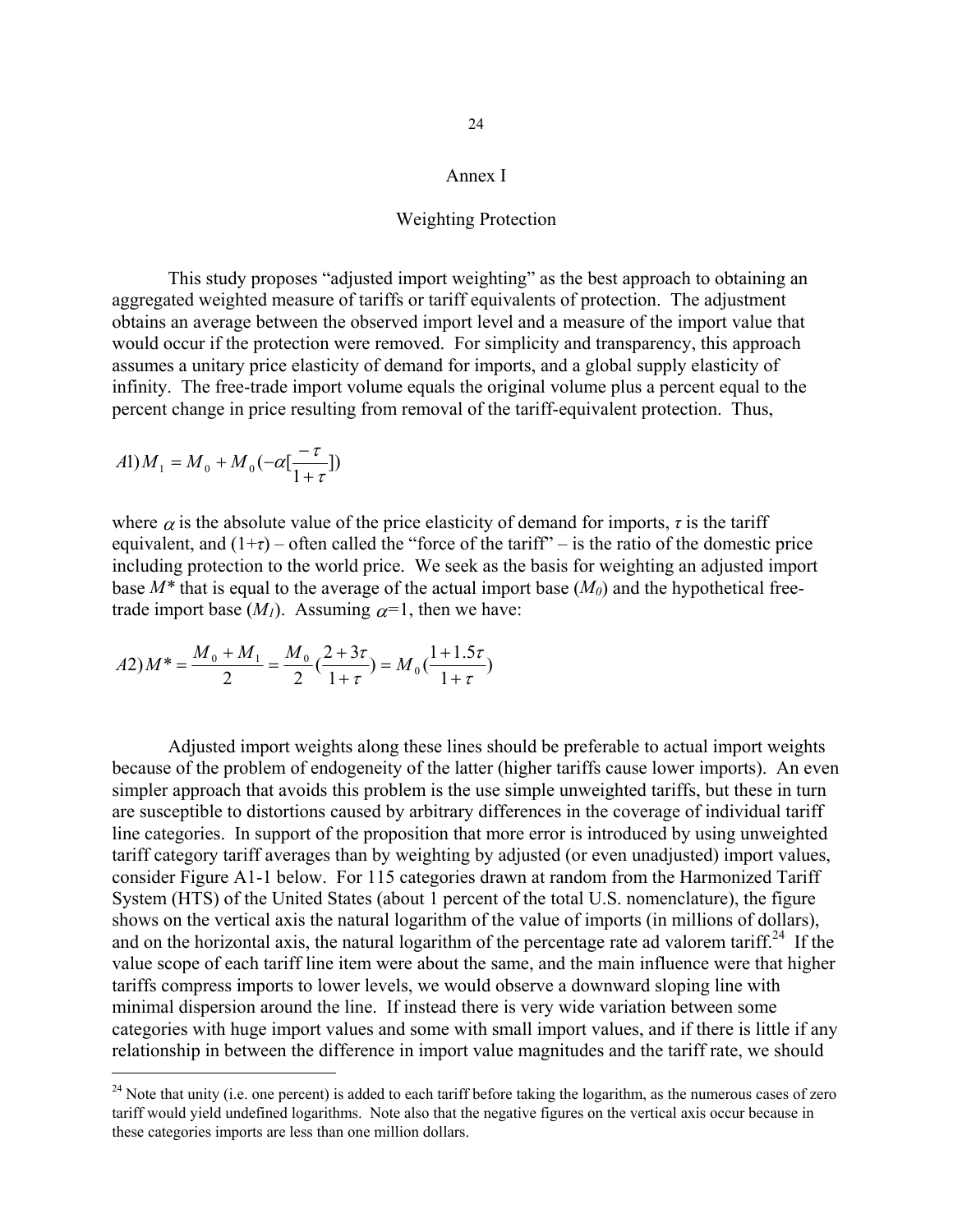instead observe a relatively random dispersion. It is evident from the figure that the latter is the case.

To illustrate the arbitrariness of the categories, in this sample the largest import value occurs in item 8708.2950, amounting to \$4.8 billion; the smallest, in 2915.4020, comprising only \$24,000.<sup>25</sup> The value multiple is a factor of 200,000. So if a minimally important category has an unrepresentative tariff, the potential distortion to the average can be significant.





i<br>I

<span id="page-26-0"></span><sup>&</sup>lt;sup>25</sup> These two items are, respectively: "Other" under 'other parts and accessories of bodies ... of motor vehicles"; and "aromatic" under 'saturated acyclic monocarboxylic acids, other".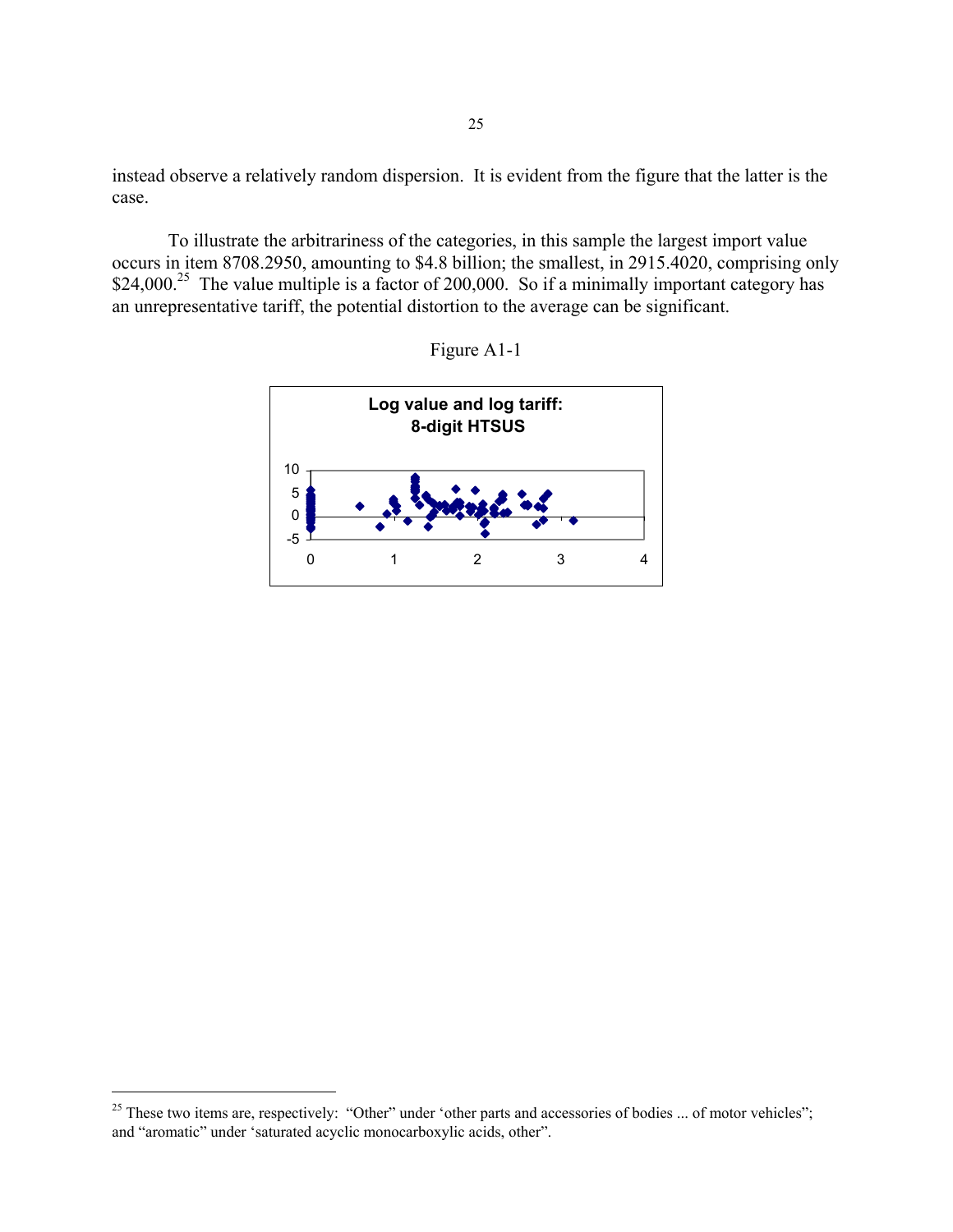#### Annex II

Tariff Level and Exporter Gains from Liberalization of Industrial Country Imports

In measuring the importance of industrial country protection against developing country exports, it is worth considering whether there should be some non-linear weighting of the tariff, such as its square. For example, in the case of the importing country, the welfare benefit of liberalization tends to rises with the square of the tariff (Cline, 1995). It turns out, however, that use of the tariff itself provides a close approximation of the relevant effects for developing country exporters.

The gain from industrial country liberalization to the developing country exporter may be examined using Figure A2-1. In this diagram, the developing country exporter provides supply along curve SS. The industrial country importer has a demand curve for this product from this country shown by DD. The presence of a (fixed) tariff of "t" reduces the demand to curve D'D'. Elimination of the tariff would cause equilibrium imports to rise from  $M_0$  to  $M_1$ . Producer surplus for the exporting country will rise from area "a" to area  $a+b+c+d$ . Tariff revenue falls by area *e+f.* Consumer surplus in the importing country rises by area *e+f+*g. The question for gauging importance of industrial country protection from the standpoint of the developing country is: how does the change in producer surplus change with liberalization, as a function of the size of the tariff?



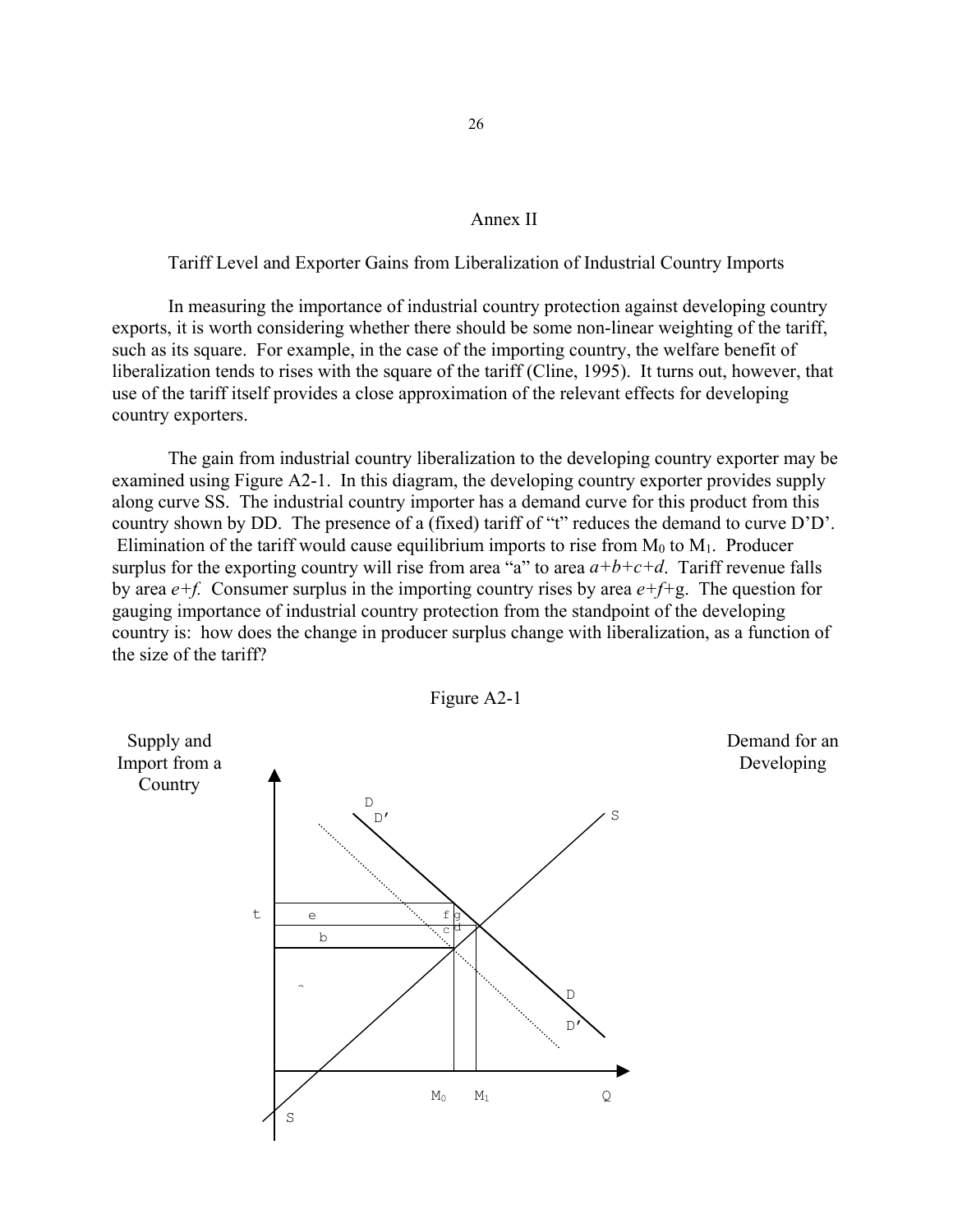Let  $\alpha$  be the absolute value of the price elasticity of demand. Let  $\beta$  be the price elasticity of supply. When the tariff is removed, the change in quantity,  $\Delta Q$ , must be the same on both the demand and supply sides. Defining  $P_m$  as the import price,  $P_e$  as the export price, and  $\Lambda$  as the change, we have:

$$
A1) \beta \frac{\Delta P_e}{P_e} = -\alpha \frac{\Delta P_m}{P_m}
$$

Elimination of an ad valorem tariff *t* will remove the gap between the import and export price. The rise in the export price plus the decline in the import price must equal this gap, so:

$$
A2)\frac{\Delta P_e}{P_e} - \frac{\Delta P_m}{P_m} = t
$$

Substituting,

*A3*) 
$$
\beta(t + \frac{\Delta P_m}{P}) = -\alpha \frac{\Delta P_m}{P_m}
$$
, and after manipulation,

$$
A4) \frac{\Delta P_m}{P_m} = -\frac{t\beta}{\beta + \alpha} \text{ and}
$$

$$
A5)\frac{\Delta P_e}{P_e} = \frac{t\alpha}{\beta + \alpha}
$$

Returning to Figure A2-1, normalize by setting the original export price at  $P_e = 1$ . Then the absolute increase in the export price is also the proportionate increase, or  $(t\alpha)/(\beta+\alpha)$ . Areas *b*+*c* will have the value:  $M_0[(t\alpha)/(B+\alpha)] = tK$  where  $K=M_0[\alpha/(B+\alpha)]$ . With respect to this area, then, the increase in producers' surplus is linear in *t.* The remainder of the increase in producers' surplus, area *d*, is comparatively much smaller, and is equal to:  $d = 0.5\Delta M[(t\alpha)/(\beta+\alpha)]$ . Considering, however, that  $(\Delta M/M_0) = \beta(t\alpha)/(\beta+\alpha)$ , we have:  $d = 0.5M_0\beta[(t\alpha)/(\beta+\alpha)]^2$ . Adding the three areas of increased producers' surplus: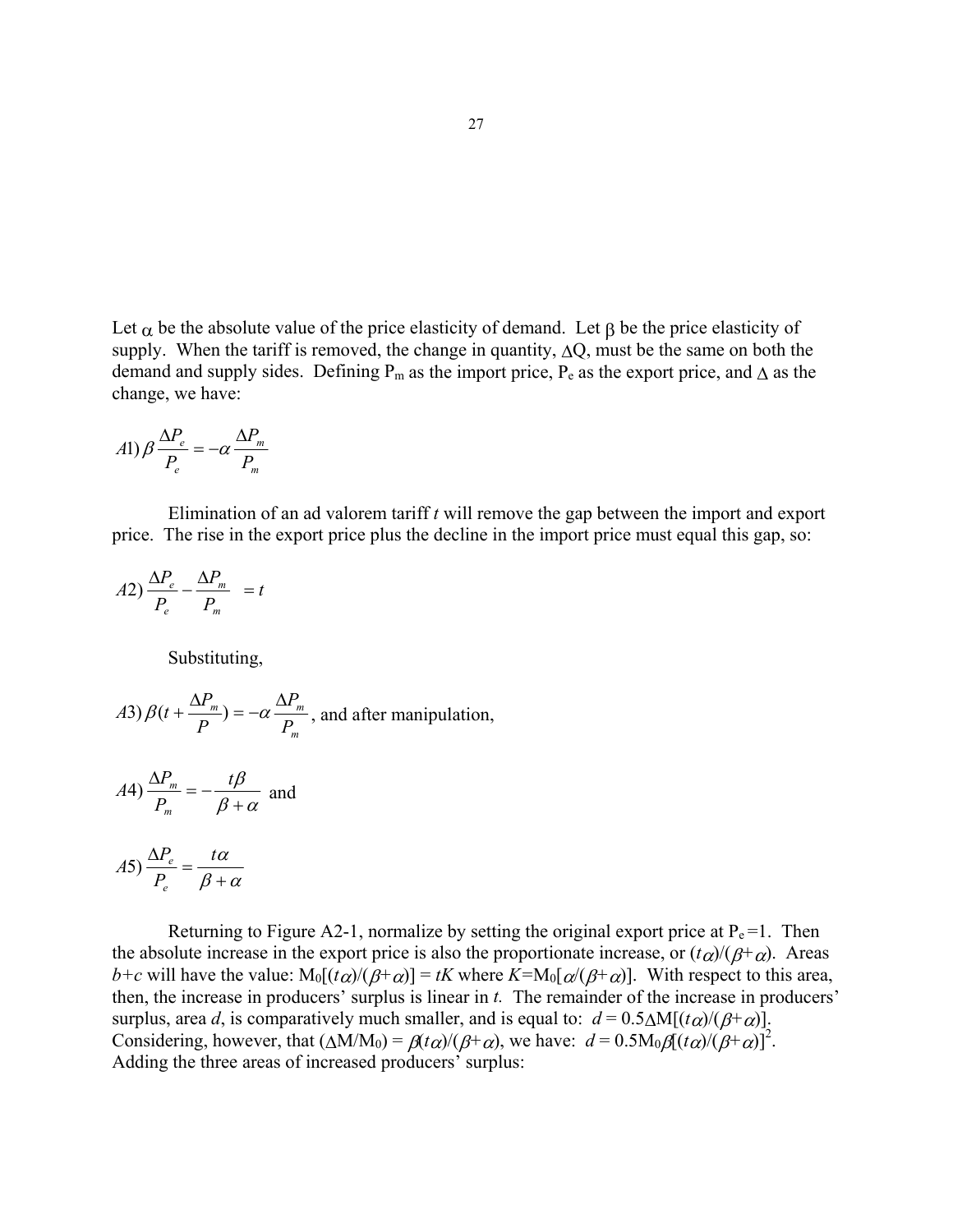$$
A6)b + c + d = M_0 \frac{t\alpha}{\beta + \alpha} [1 + \frac{\beta}{2} \frac{t\alpha}{\beta + \alpha}]
$$

The increase in producers' surplus thus has a main component that is linear in *t* and a minor component that rises with the square of *t*. Considering that in most cases *t* is far less than unity, this second term involving the square of *t* will be much smaller than the linear term. As a first approximation, then, the change in producers' surplus from tariff removal will rise linearly with the size of the tariff.

As an example, suppose that both the supply and demand elasticities are unity. Then the change in producers' surplus becomes:  $b+c+d = M_0(t/2)[1+(1/2)(t/2)] = M_0[(t/2)+(t^2/8)]$ . If the initial tariff is 5 percent, the linear component of the tariff removal (.05/2 or 2.5 percent of  $M_0$ ) is far greater than the quadratic component (.05<sup>2</sup>/8 or 0.03125 percent). Even if the tariff is much higher, at 20 percent, the linear component contributes much more (0.2/2 or 10 percent of  $M_0$ ) than does the quadratic component ( $0.2<sup>2</sup>/8$  or 0.5 percent).

The broadly linear size of the producers' surplus gain with the size of the tariff removed contrasts with the quadratic relationship of the traditional welfare gain with the size of the tariff. The reason is simply that the net welfare gain ignores transfers from tariff revenue to consumers' surplus  $(e+f)$  and producers' surplus  $(c+d)$ . As a result, it is only the "little" triangles" stemming from consumer and producer surplus increment on the increase in imports (in Figure A2-1, areas *g* and *d*, respectively) that constitute a net welfare gain. As just shown, the component *d* does rise with the square of the tariff. In the example with  $\alpha = \beta = 1$ ,  $\beta = d$  so the sum of consumer and producer surplus net of the transfer away from tariff revenue also rises with the square of the tariff.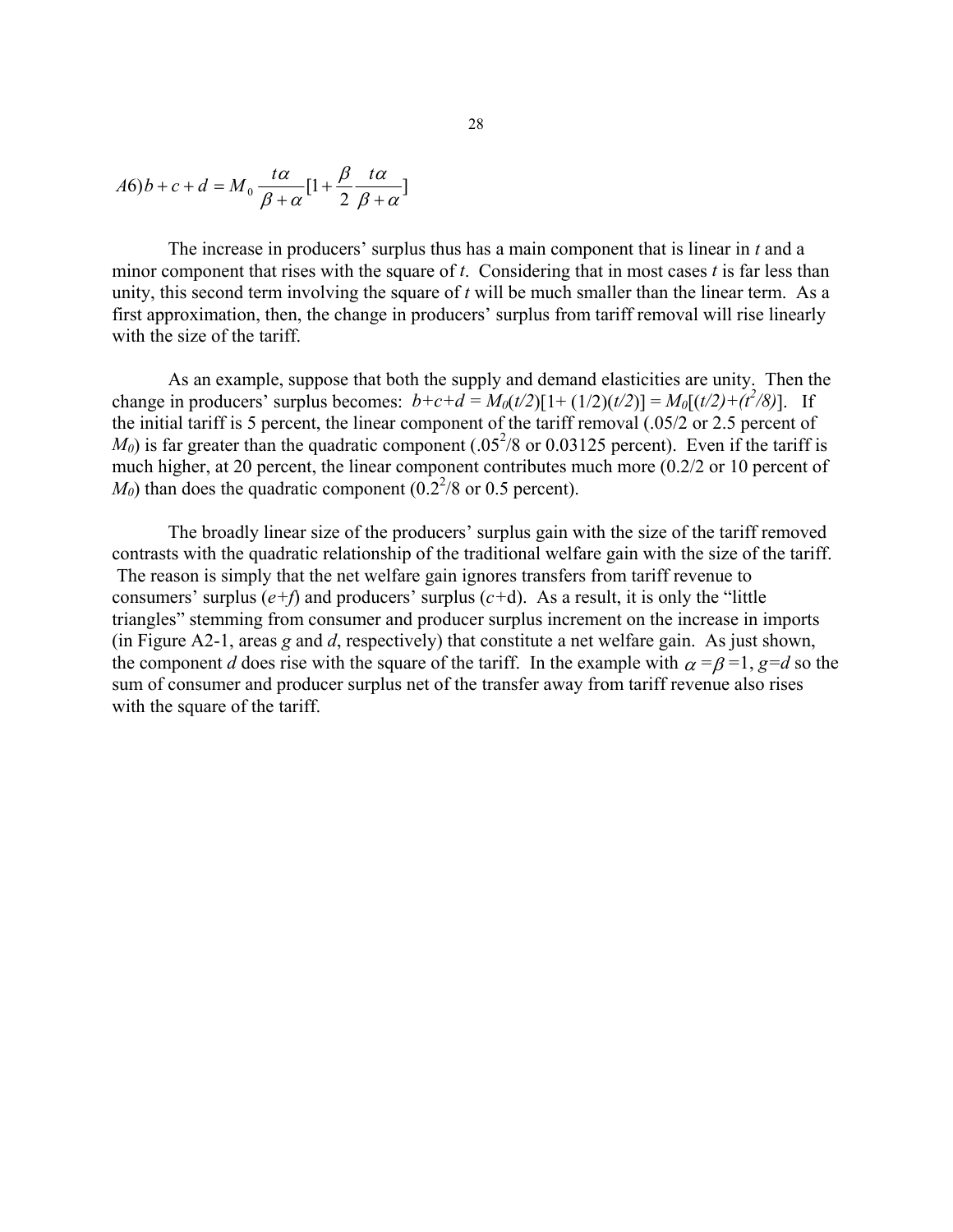#### Annex III

### The Tariff Equivalent of Agricultural Subsidies

In figure A3-1, the domestic supply curve would be S without the subsidy, but shifts rightward to S' with the subsidy, which reduces production cost by the vertical distance between the two curves. This increases domestic output volume from OA to OB. Domestic demand is given by curve DD. World supply is available at price *pw*, but because of the tariff *t* the price to the consumer is  $p_w(1+t)$ . In the absence of the subsidy, imports would be in the amount AC. In the presence of the subsidy, the are only BC. The question is thus: what is the tariff-equivalent that would have the same effect as the subsidy, i.e. in suppressing imports from AC to BC?



Figure A3-1

Let  $V_d$  be the value of domestic agricultural output at domestic prices. Then defining  $Q_d$ as the value of domestic output at international prices, we have  $Q_d = V_d/(1+t)$ . Suppose the domestic subsidy is the fraction *s* of domestic market value of agricultural output (where the market value excludes the amount of the subsidy as the consumer does not pay it). Suppose the elasticity of domestic supply is *ε*. Then we can obtain the counterfactual level of domestic output (at world prices) in the absence of subsidy, or  $Q^*_{d}$ , as:

$$
A6)Q_d^* = Q_d/(1+s\varepsilon)
$$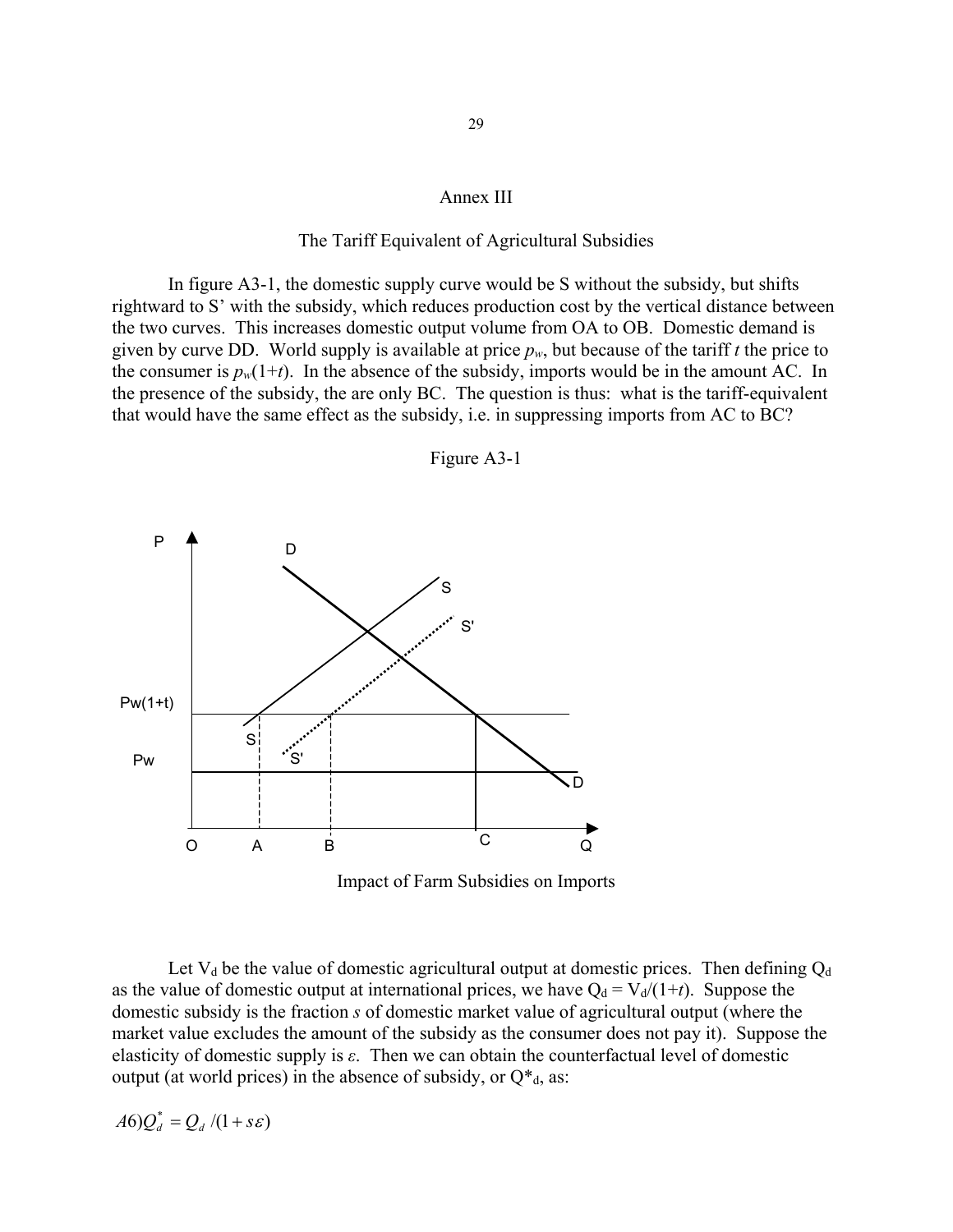That is, an increase in the producer price of the good in the proportion *s* will raise supply by the proportion *sε*, and in the absence of the subsidy output would have been observed output divided by unity plus this proportion.

Now consider what would have been the level of imports in the absence of the subsidy:

$$
A7)M^* = M + (Q_d \cdot Q_d^*) = M + (s\varepsilon) \frac{Q_d}{(1 + s\varepsilon)}
$$

The proportionate reduction in imports attributable to the subsidy is thus:

$$
A8)\frac{\Delta M}{M^*} = \frac{-[(s\epsilon)/(1+s\epsilon)]Q_d}{M + [(s\epsilon)/(1+s\epsilon)]Q_d}
$$

If the price elasticity of demand for imports is unity, then the price increase to the consumer that would have been needed, in the absence of the producer subsidy, to suppress imports back to the observed level from its otherwise larger level, will also be in this proportion. The absolute value of equation A8) thus gives the tariff equivalent of the production subsidy if

the price elasticity of import demand is unity. Moreover, as both  $Q_d$  and imports are at world prices, they may be directly compared, and their ratio defined as:  $\lambda = Q_d/M$ . We may thus rewrite A8) as the tariff equivalent of the subsidy, equal to:

$$
A9)\tau = \frac{[(s\varepsilon)/(1+s\varepsilon)]Q_d}{[Q_d/\lambda] + [(s\varepsilon)/(1+s\varepsilon)]Q_d} = \frac{[(s\varepsilon)/(1+s\varepsilon)]}{[1/\lambda] + [(s\varepsilon)/(1+s\varepsilon)]}
$$

A potentially counterintuitive result of this estimation is that the tariff-equivalent of the domestic subsidy rises with the ratio of domestic output to imports (in view of the reciprocal of *λ* in the denominator). The economic meaning is that a country that has small imports and large domestic output will be causing a proportionately large further reduction in imports with only a modest subsidy. Conversely, a country with virtually no domestic output will have a deminimus tariff-equivalent of domestic subsidies because the resulting increase in domestic output and reduction in imports will be small relative to imports.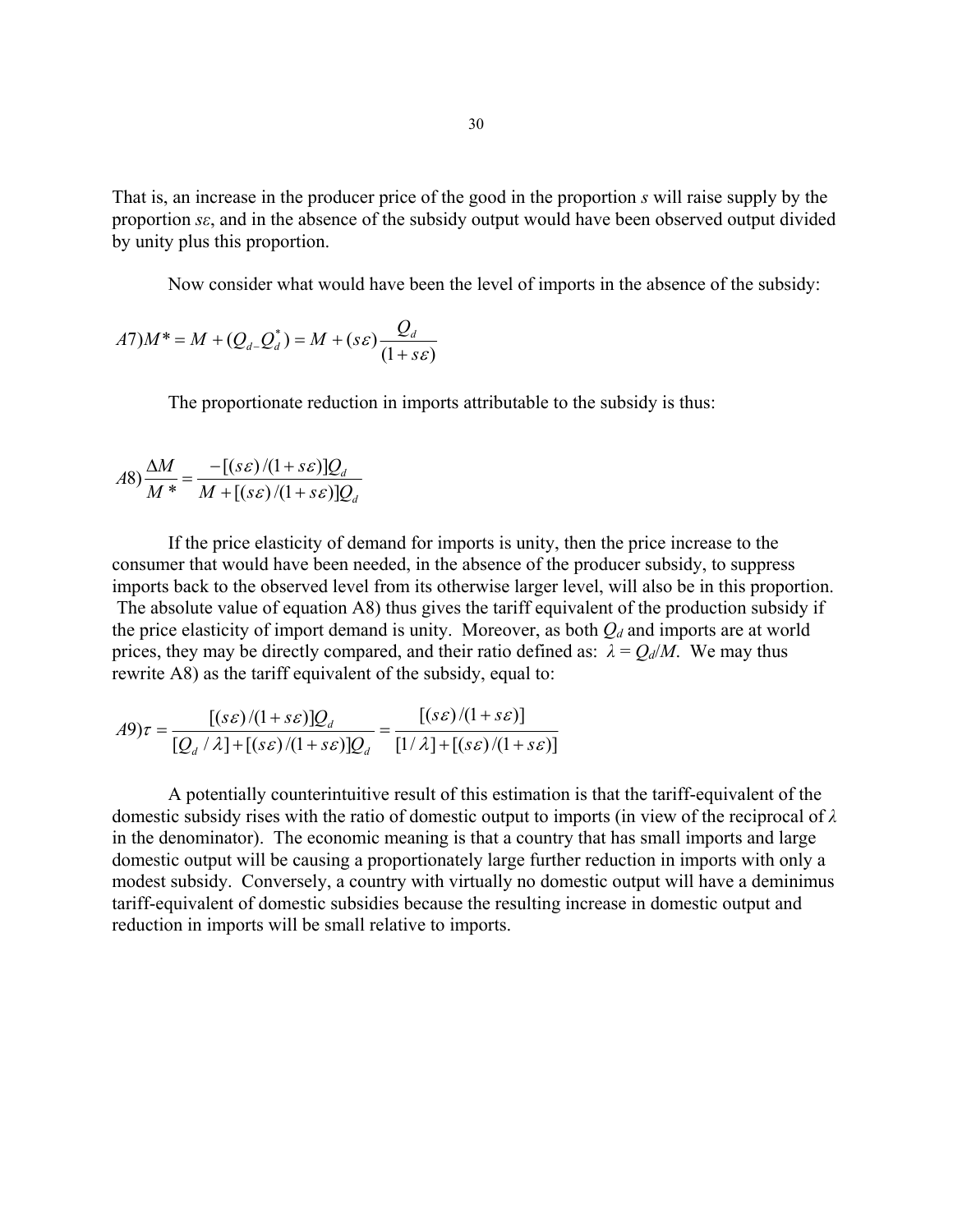#### Annex IV

#### Sources for Data on Tariffs and Tariff-Equivalent Protection

 The primary source of tariff data for agriculture and textiles used in this study is the database developed by the Global Trade Analysis Project (GTAP) at Purdue University (see Dimaranan and McDougall, 2002). Data are taken from the most recent version of the database (Release 5). Developed for use with the GTAP computable general equilibrium model, the database aggregates tariff data drawn from various sources to fit the sectors and regions of the model.

- For agriculture, the GTAP database draws upon the Agricultural Market Access Database (AMAD) in addition to the other databases above and tariff bindings reported to the WTO. The AMAD database is maintained by a consortium of national and international entities (available at [http://www.amad.org\)](http://www.amad.org/). Tariff rates represent either applied rates for 1998 (or closest available year) or MFN bound rates where applied rates are unavailable. Where commodities are subject to tariff rate quotas, the tariff for that line is reported as an average between in-quota and out-of-quota tariff rates. Moreover, where commodities are subject to specific duties, the GTAP database converts them to ad valorem equivalents.
- For textiles and apparel, the database draws on Francois and Spinanger (2002) to compile export tax equivalents that measure the restrictiveness of quotas under the Multi-Fiber Arrangement. The estimates reflect the average restrictiveness of the quotas on exports to the United States and European Union over the period 1997-1999. Following the GTAP5 database, US rates are applied to Canada. Tariffs on textiles and apparel are reported on a country by country basis and are taken from the same source as the other manufactures data in the GTAP5 database.

For manufactures (excluding textiles and apparel), the estimates in this study use tariff data as presented in WTO (2002) and Gelhar (1997). WTO (2002) reports simple average bound MFN tariff rates on industrial goods. Because bound and applied tariff rates tend to be very close to one another in developed countries, use of the bound rates is unlikely to skew the results. Bilateral tariff rates in Gelhar (1997) are calculated based on the use of the GTAP Database, Version 2, and therefore reflect levels of protection prior to the Uruguay Round. This is not a significant problem, however, because there is no reason to believe that relative protection against developing versus developing countries has changed with the implementation of the Uruguay Round.

Lastly, it should be noted that tariff rates for manufactures, agriculture, and textiles and apparel are bilateral MFN rates, and generally do not capture the impact of various preference schemes. The one significant exception to this rule is that zero tariffs are imposed on trade between countries that comprise a free trade area (e.g., between the US, Canada, and Mexico in NAFTA).

Data on trade flows are drawn from several sources, which are documented in the main text.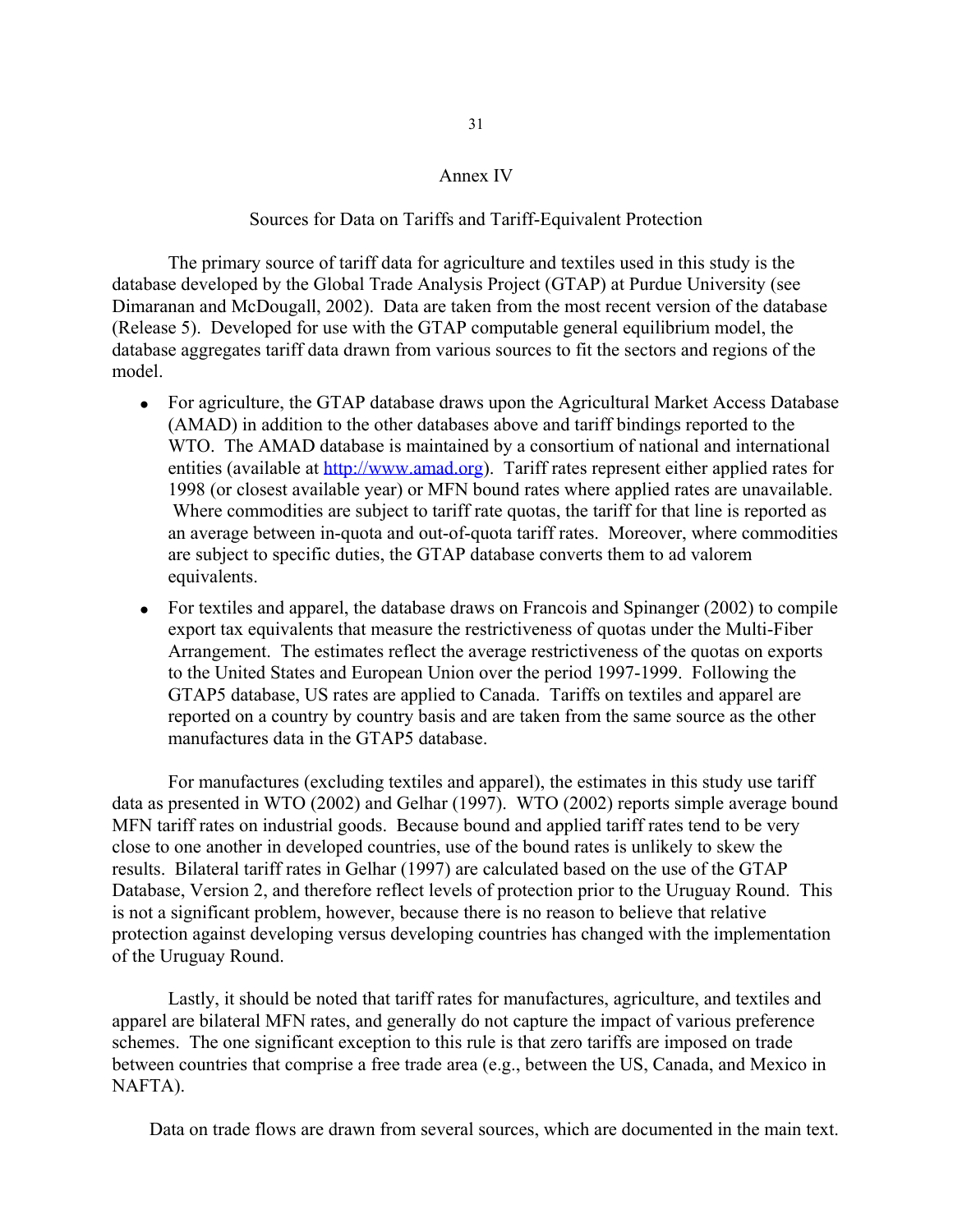#### **References**

- Cline, William R., 1995. "Evaluating the Uruguay Round," *World Economy*, vol. 18, no. 1, January, pp. 1-23.
- Cline, William R., 1990. *The Future of World Trade in Textiles and Apparel* (Washington: Institute for International Economics, Revised Edition,
- Dimaranan, Betina V. and Robert A. McDougall (2002), Global Trade, Assistance, and Production: The GTAP 5 Data Base. Center for Global Trade Analysis, Purdue University. Available at [http://www.gtap.agecon.purdue.edu](http://www.gtap.agecon.purdue.edu/).
- EU, 2001. Commission of the European Communities, "30<sup>th</sup> Financial Report on the European Agricultural Guidance and Guarantee Fund: EAGF Guarantee Section" (Brussels: European Commission, October)
- European Commission, 2002. "Comments from the Commission on 'Rigged Rules and Double Standards' (Brussels: European Commission, May). Available at: http://europa.eu.int/comm/trade/pdf/oxfamreply.pdf
- Francois, Joseph and Dean Spinanger (2002), "ATC Export Tax Equivalents," Chapter in Dimaranan, Betina V. and Robert A. McDougall, Global Trade, Assistance, and Production: The GTAP 5 Data Base. Center for Global Trade Analysis, Purdue University.
- Gelhar, Mark, Denice gray, Thomas W. Hertel, Karen M. Huff, Elena Ianchovichina, Bradley J. McDonald, Robert McDougall, Marinos E. Tsigas, and Randall Wigle, 1997. "Overview of the GTAP Data Base," Hertel (1997), pp. 74-123.
- Gibson, Paul, John Wainio, and Daniel Whitley, 2002. "Agricultural Tariff Data," in Dimaranan and McDougall (2002), ch. 16.C.
- Hertel, Thomas W., ed., 1997. *Global Trade Analysis: Modeling and Applications* (Cambridge: Cambridge Univ. Press).
- IMF, 2002a. International Monetary Fund, *International Financial Statistics* (Washington: IMF, April)
- IMF, 2002b. International Monetary Fund, *Direction of Trade Statistics*, CD Rom (Washington: IMF, April)
- MacLaren, Donald, "An Evaluation of the Cairns Group Strategies for Agriculture in the Uruguay Round," in Hertel (1997), pp. 212-34.